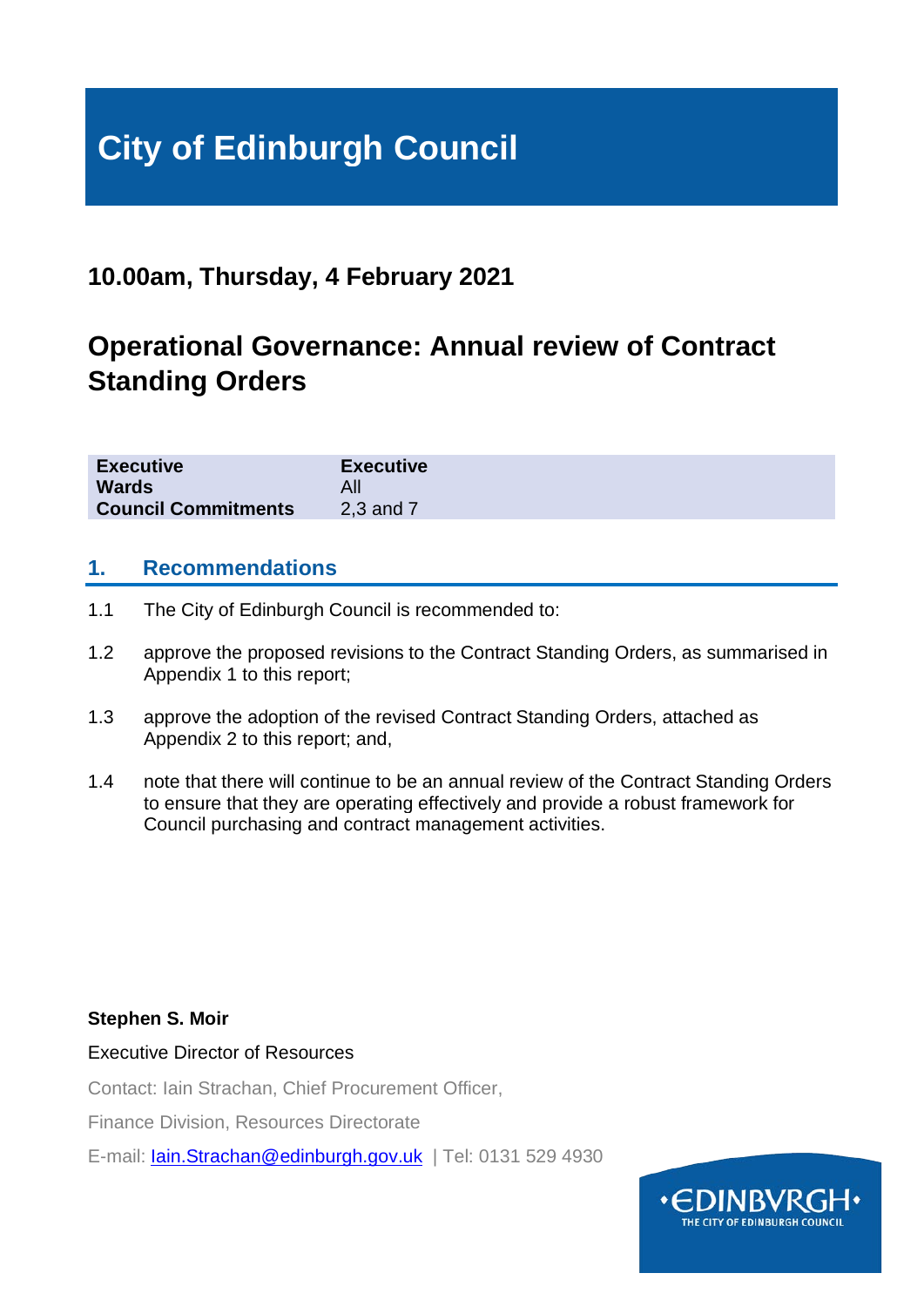# **City of Edinburgh Council**

# **Operational Governance: Annual review of Contract Standing Orders**

## **2. Executive Summary**

2.1 The Council's Contract Standing Orders (CSOs) provide controls and regulation around all the Council's purchasing and contract management activity as well as promoting improved economic, environmental and social outcomes through the Council's considerable spending power. To enable continuous improvement and to reflect any changes to the Council's political commitments or policies the CSOs are reviewed annually. This report provides a summary of the proposed changes to the CSOs and seeks approval for the proposed changes to be implemented.

### **3. Background**

- 3.1 The Council is required to have standing orders under the Local Government (Scotland) Act 1973. The CSOs provide controls and regulation around all the Council's purchasing and contract management activity and place requirements on Directorates to effectively plan and contract manage the resulting contracts. The CSOs are regularly reviewed and amended as required to support continuous improvement and reflect legislative changes.
- 3.2 A new five year [Sustainable Procurement Strategy](https://www.edinburgh.gov.uk/downloads/file/27180/procurement-strategy-2020-to-2025) was approved on [5 March 2020,](https://democracy.edinburgh.gov.uk/documents/s14802/7.7%20-%20Sustainable%20Procurement%20Strategy.pdf) by the Finance and Resources Committee and the Council is now progressing the 7 key strategic objectives contained within that, those being:
	- 3.2.1 Making procurement spend more accessible to local small business and the third sector;
	- 3.2.2 Improving Fair Work practices adopted by suppliers;
	- 3.2.3 Increasing community benefits delivered by suppliers;
	- 3.2.4 Contributing to the Council's 2030 carbon-neutral city target;
	- 3.2.5 Delivering savings and Best Value outcomes;
	- 3.2.6 Ensuring legal compliance and robust and transparent governance; and,
	- 3.2.7 Promoting innovative and best practice solutions.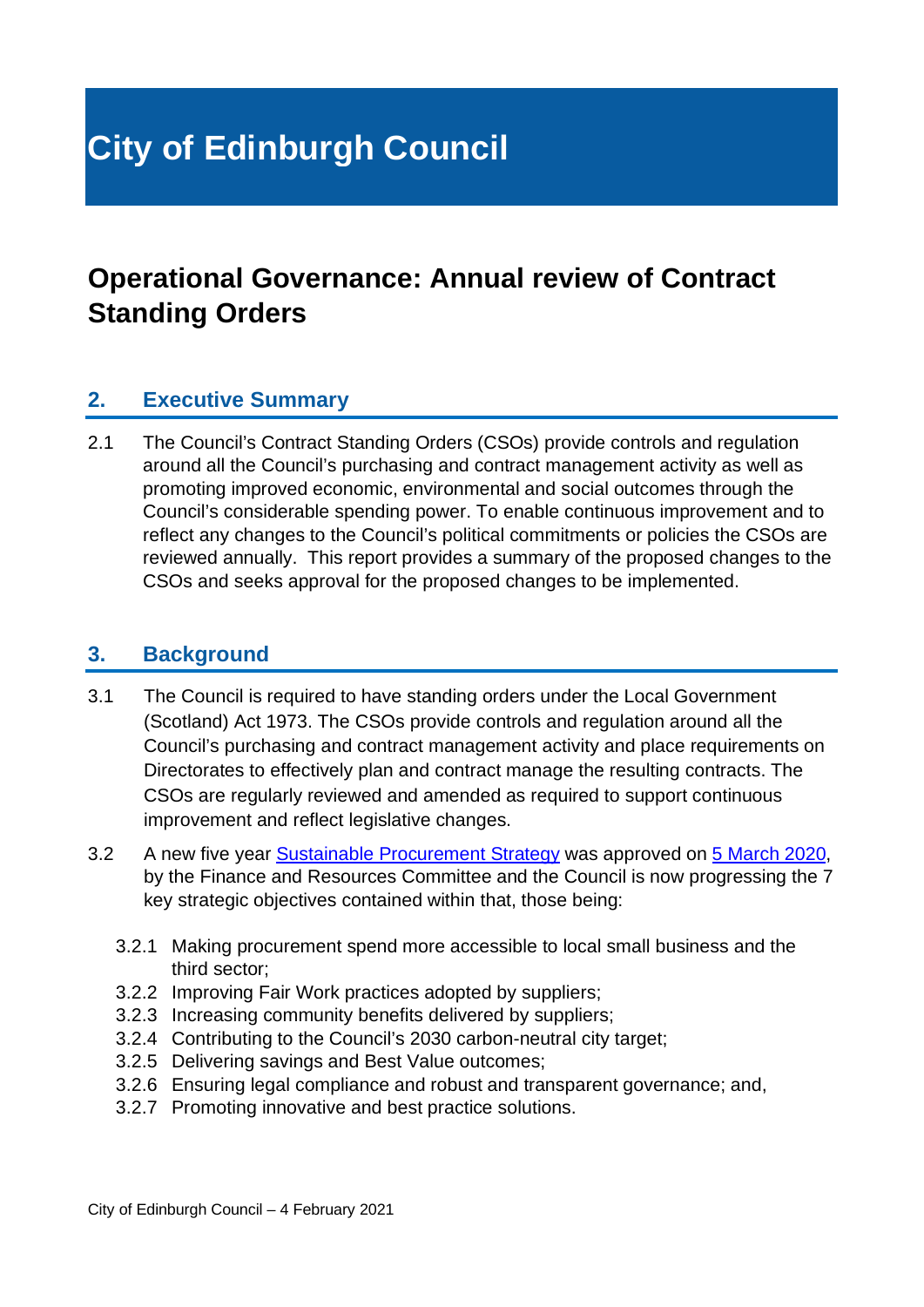3.3 The Strategy, supported by the CSOs, places sustainability at the heart of the Council's procurement programme, to ensure that the Council's considerable spending power is used to promote those economic, environmental and social outcomes that support growth, and will simultaneously assist the Council in addressing the challenges that the city is facing.

## **4. Main report**

- 4.1 The CSOs are the subject of an annual review. This most recent review, delayed by the Covid-19 pandemic during 2020, has considered the operation of the current CSOs since they were amended in June 2019, and has identified a number of necessary changes required as a result of the UK having left the European Union (EU), and the approval of the Sustainable Procurement Strategy in March 2020. The proposed changes, along with other more minor revisions, are set out in Appendix 2 to this report. A brief explanation for the more material proposed amendments is given in the table set out in Appendix 1 to this report. No changes are proposed to the thresholds at which officers have delegated authority to take purchasing decisions.
- 4.2 In respect of the UK's withdrawal from the EU in January 2020, and the subsequent transition period having come to an end, the CSOs have been amended to reflect changes to the overarching legal framework, with the deletion of references to EU law, the EU Commission and EU procurement thresholds.
- 4.3 In respect of the Sustainable Procurement Strategy it should be noted that in the period since the Council's previous procurement strategy was adopted, in 2016, there have been notable developments in the local and national policy framework, that now more clearly recognises the important role that public sector procurement has in assisting the Council to deliver its key outcomes, and is in turn aligned to the Scottish Government's National Performance Framework. Specific Council examples include (i) the Council's ambitious target of becoming a net zero city by 2030, (ii) the Council's adoption of the Edinburgh Economy Strategy - Enabling Good Growth on [7 June 2018,](https://democracy.edinburgh.gov.uk/Data/Housing%20and%20Economy%20Committee/20180607/Agenda/item_71_-_edinburgh_economy_strategy.pdf) (iii) the work of the Edinburgh Poverty Commission and [the Council's response to that](https://democracy.edinburgh.gov.uk/documents/s29287/Item%207.4%20-%20End%20Poverty%20in%20Edinburgh%20Delivery%20Plan%202020-30.pdf) and (iv) the Council's adoption of the Construction Charter on [16 August 2018](https://democracy.edinburgh.gov.uk/Data/Finance%20and%20Resources%20Committee/20180816/Agenda/item_715_-_construction_charter.pdf) and the Charter Against Modern Slavery on [2 October 2018.](https://democracy.edinburgh.gov.uk/Data/Corporate%20Policy%20and%20Strategy%20Committee/20181002/Agenda/$item_82_-_charter_against_modern_slavery.xls.pdf) The Council's procurement activity also directly supports the delivery of Council services, and key Council projects and initiatives, such as the delivery of new housing and schools. These developments informed the new strategy, and it is important that these are also reflected in the CSOs and drawn to the attention of those undertaking purchasing activity on behalf of the Council.
- 4.4 In particular, building upon the promotion of fair working practices, the Scottish Government has introduced the Fair Work First commitment, which includes an emphasis on investment in skills and training, no inappropriate use of zero hours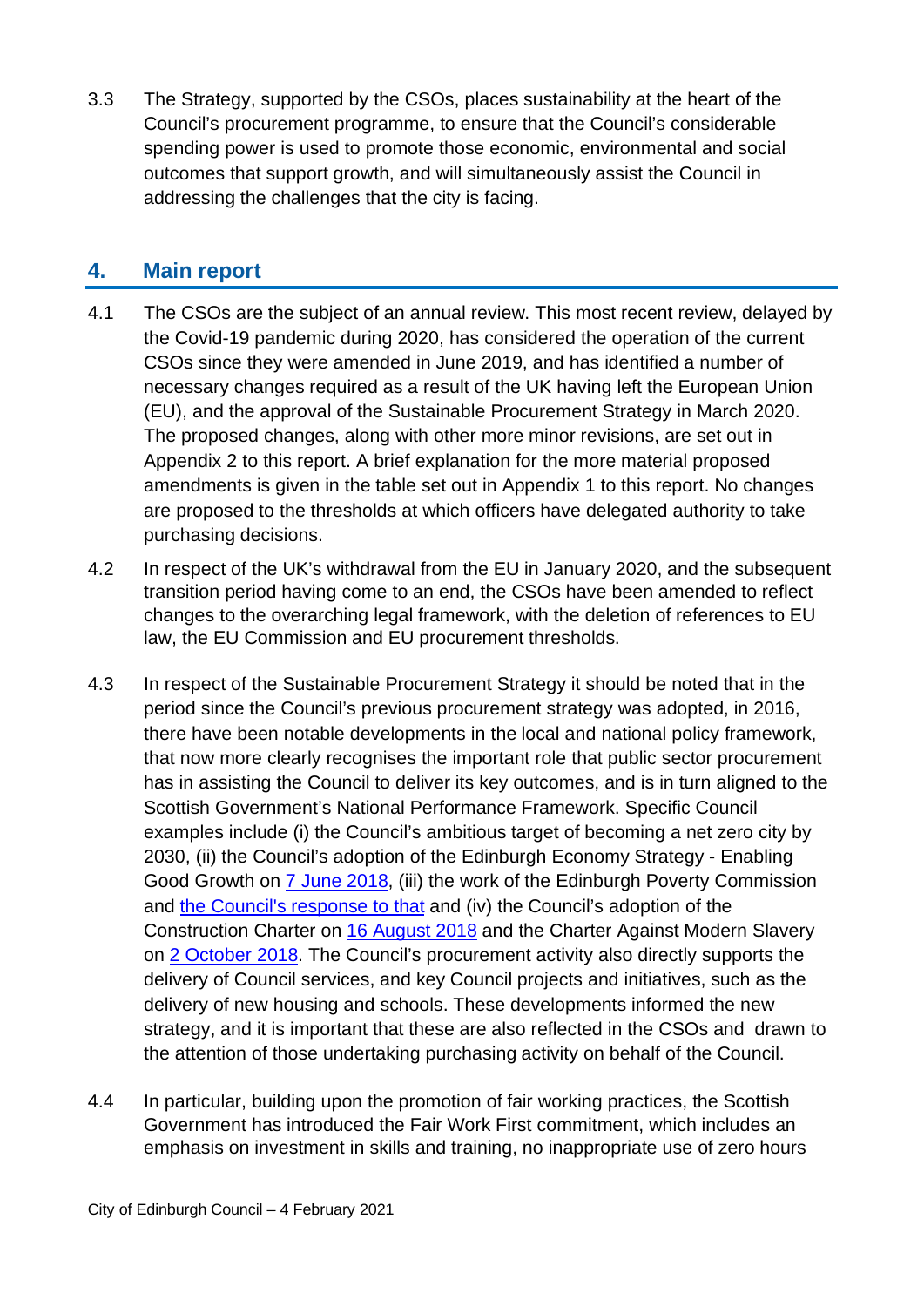contracts i.e. zero hours being used as a substitute for permanent contracts of employment, genuine workforce engagement and action to tackle the gender pay gap. The proposed changes to the CSOs include a specific reference to "Fair Work First" to highlight the importance of these principles, and the requirement that they are considered in all relevant procurement opportunities. In addition, payment of the real Living Wage is considered to be a significant indicator of an employer's commitment to fair work practices, and one of the clearest ways that an employer can demonstrate that it takes a positive approach to its workforce. As such, a specific reference to the Real Living Wage is also proposed, for the same reasons.

- 4.5 The Strategy is designed to guide all procurement and contract management spending and savings decisions the Council makes between now and 2025, and its explicit incorporation into the CSOs will further reinforce the requirement that procurement activity at all stages must take account of and act on opportunities to deliver these objectives. Performance against the action plan that accompanies the Strategy will be reported annually to the Finance and Resources Committee. The first report on progress with the new Strategy will be in August 2021.
- 4.6 It is to be noted that the Strategy includes the Council's objective of being carbonneutral by 2030, which was the terminology adopted at that time. The Council's objective is now to be a net-zero city by 2030. As such, when the Strategy is reviewed later in 2021, as part of the annual reporting referred to above, these references will be updated for consistency with the wider corporate objectives.

## **5. Next Steps**

5.1 The changes to the CSOs, once approved, will be highlighted to Council officers by publication on the Orb and a series of online awareness raising events and training delivered by the Commercial and Procurement Services Team.

## **6. Financial impact**

6.1 There are no direct financial impacts as a result of this report. By maintaining proportionate procurement and contract management controls, it is anticipated the CSOs will continue to support the delivery of planned Council savings targets and the delivery of the wider non-financial benefits through the Council's procurement activity.

## **7. Stakeholder/Community Impact**

7.1 The CSOs were prepared following feedback from and consultation with Council Directorates and Divisions and a wide range of officers involved in procuring and commissioning across all parts of the Council throughout the year.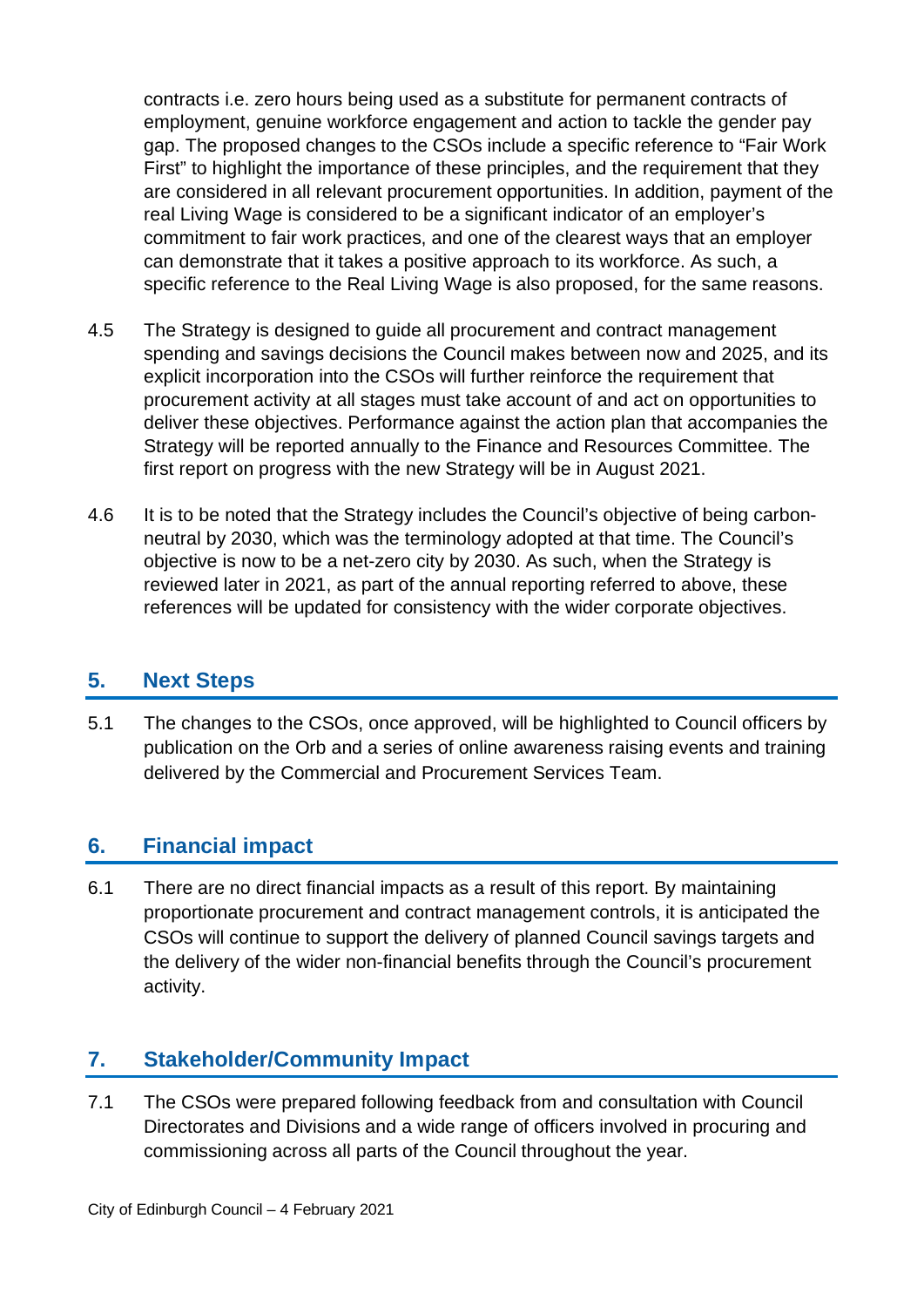7.2 As noted above, by further embedding the Council's strategic procurement objectives, the proposed changes to the CSOs will have a positive impact on the city, its citizens and its businesses by improving the economic, social and environmental outcomes that can be delivered through public sector procurement. This will be achieved through the encouragement of improved working practices, pay and conditions, by making procurement spend more accessible to local small businesses and the third sector, by increasing community benefits delivered through Council contracts and by delivering carbon reduction measures and improved environmental practices.

## **8. Background reading/external references**

- 8.1 Review of Political Management Arrangements 2018 Report to City of Edinburgh Council 28 June 2018
- 8.2 [Operational Governance: Review of Contract Standing Orders Report to City of](https://democracy.edinburgh.gov.uk/Data/City%20of%20Edinburgh%20Council/20190627/Agenda/item_87_-_operational_governance-_review_of_contract_standing_orders.pdf)  [Edinburgh Council of 27 June 2019](https://democracy.edinburgh.gov.uk/Data/City%20of%20Edinburgh%20Council/20190627/Agenda/item_87_-_operational_governance-_review_of_contract_standing_orders.pdf)
- 8.3 [Commercial and Procurement Annual Report 2020 Report to Finance &](https://democracy.edinburgh.gov.uk/documents/s26398/7.3%20-%20Commercial%20and%20Procurement%20Annual%20Report%20-%202020.pdf)  [Resources Committee of 24 September 2020](https://democracy.edinburgh.gov.uk/documents/s26398/7.3%20-%20Commercial%20and%20Procurement%20Annual%20Report%20-%202020.pdf)

## **9. Appendices**

- 9.1 Appendix 1 Summary Table of Material Changes to Contract Standing Orders
- 9.2 Appendix 2 Revised Contract Standing Orders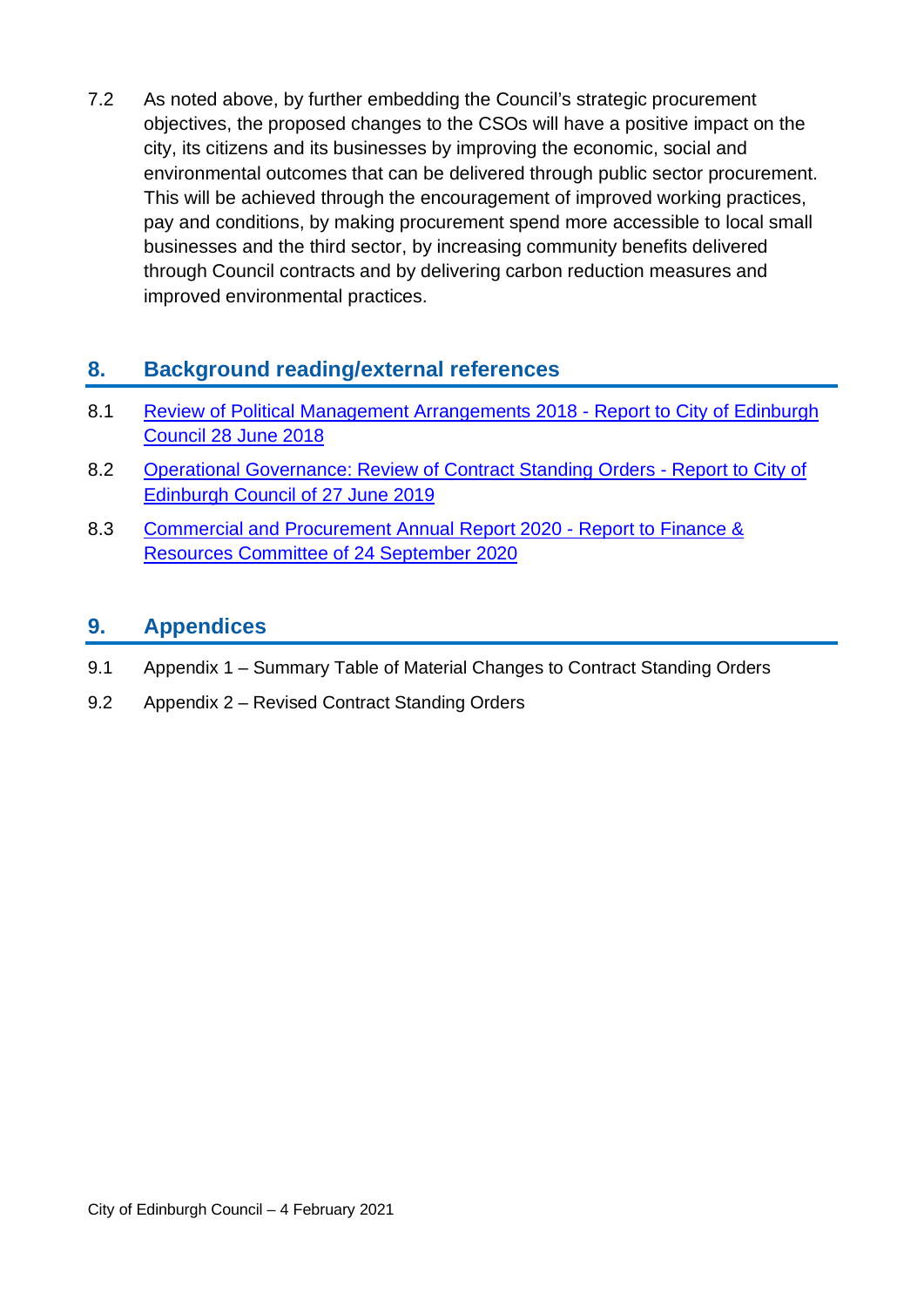## **Appendix 1 - Summary Table of Material Changes to Contract Standing Orders**

| <b>Standing Order</b><br>No.              | Change                                                                                 | <b>Explanation for the Change</b>                                                                                                                                                                                                                                                                                                                                                                                           |  |
|-------------------------------------------|----------------------------------------------------------------------------------------|-----------------------------------------------------------------------------------------------------------------------------------------------------------------------------------------------------------------------------------------------------------------------------------------------------------------------------------------------------------------------------------------------------------------------------|--|
| 1.1 Extent and<br>Interpretation          | Deletion of references to<br>the European Union and<br>European Commission.            | To reflect the UK's withdrawal from<br>the European Union under the<br>European Union (Withdrawal) Act<br>2018.                                                                                                                                                                                                                                                                                                             |  |
| 1.2. Definitions<br>and<br>Interpretation | A new definition, 'Fair<br>Work First' has been<br>included.                           | The Scottish Government has built<br>upon its commitment to encourage<br>Fair Work practices amongst<br>employers. The Fair Work First<br>commitment also covers investment<br>in skills and training and action to<br>tackle the gender pay gap in addition<br>to genuine workforce engagement,<br>including with trade unions, payment<br>of the real Living Wage and no<br>inappropriate use of zero hours<br>contracts. |  |
|                                           | Deletion of references to<br>the European Union, EU<br>and European<br>Commission.     | As explained in 1.1 above.                                                                                                                                                                                                                                                                                                                                                                                                  |  |
|                                           | A definition of 'Real<br>Living Wage' has been<br>included                             | To clarify the distinction between the<br>real Living Wage as recommended<br>by the Living Wage Foundation,<br>which is voluntary on the part of<br>employers, and the national Living<br>Wage which is the minimum rate<br>employers are allowed<br>to<br>pay<br>employees aged 25 or over for each<br>hour worked.                                                                                                        |  |
|                                           | A definition of the<br>"Sustainable<br><b>Procurement Strategy"</b><br>has been added. | The Sustainable Procurement<br>Strategy is specifically included so<br>there is clarity on the key strategic<br>procurement objectives the Council<br>has set, and what must be                                                                                                                                                                                                                                             |  |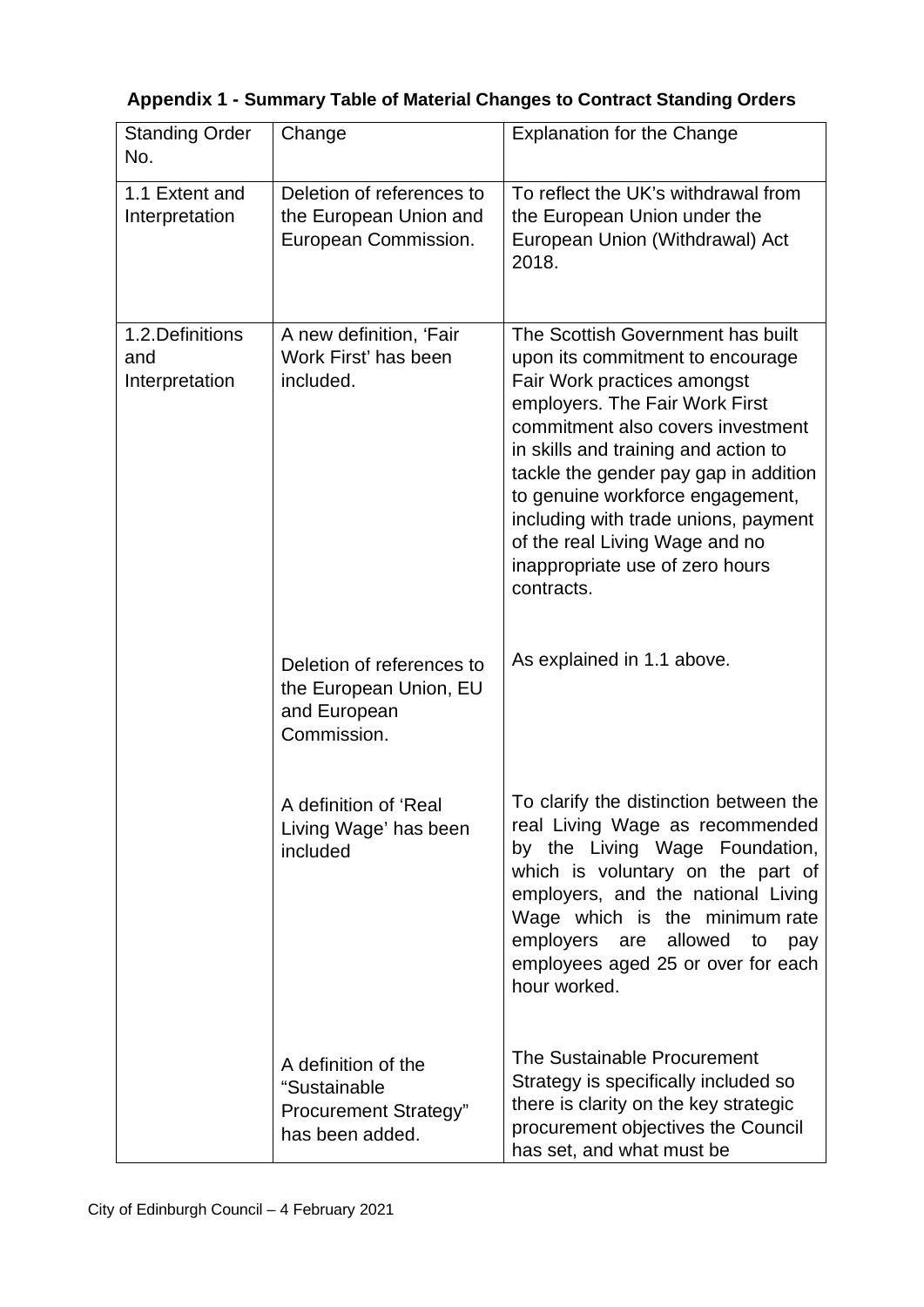|                                  | A definition of Strategic<br><b>Procurement Objectives</b><br>has been added.                                            | considered in undertaking new<br>procurement exercises.<br>The seven key strategic<br>procurement objectives that the<br>Council has agreed to promote,<br>namely (i) making procurement<br>spend more accessible to local small<br>businesses and the third sector, (ii)<br>improving fair work practices<br>adopted by suppliers, (iii) increasing<br>community benefits delivered by<br>suppliers, (iv) contributing to the<br>Council's 2030 carbon-neutral city<br>target, (v) delivering savings and<br>Best Value outcomes, (vi) ensuring<br>legal compliance and robust and<br>transparent governance) and (vii)<br>promoting innovative and best<br>practice solutions. |
|----------------------------------|--------------------------------------------------------------------------------------------------------------------------|----------------------------------------------------------------------------------------------------------------------------------------------------------------------------------------------------------------------------------------------------------------------------------------------------------------------------------------------------------------------------------------------------------------------------------------------------------------------------------------------------------------------------------------------------------------------------------------------------------------------------------------------------------------------------------|
| 1.3 General<br><b>Principles</b> | Reference to Sustainable<br><b>Procurement Strategy</b><br>has been added.                                               | The Procurement Requirement Form<br>is the initial instruction to<br><b>Commercial and Procurement</b><br>Services to consider the options<br>prior to a procurement exercise<br>being undertaken. The purpose of<br>including reference to the<br><b>Sustainable Procurement Strategy</b><br>and the Strategic Procurement<br>Objectives is to ensure they are<br>considered and prioritised at the<br>outset prior to any decisions being<br>made as to how or what, and even<br>whether, goods, services or works<br>are bought.                                                                                                                                              |
| Schedule                         | <b>Requirement for Digital</b><br>Services approval for any<br>proposed ICT related<br>purchase, regardless of<br>value. | In order to mitigate risk to the<br>Council and service users, including<br>around data protection and cyber<br>security, the purchase of any form of<br>ICT device or digital service,<br>software or hardware shall require                                                                                                                                                                                                                                                                                                                                                                                                                                                    |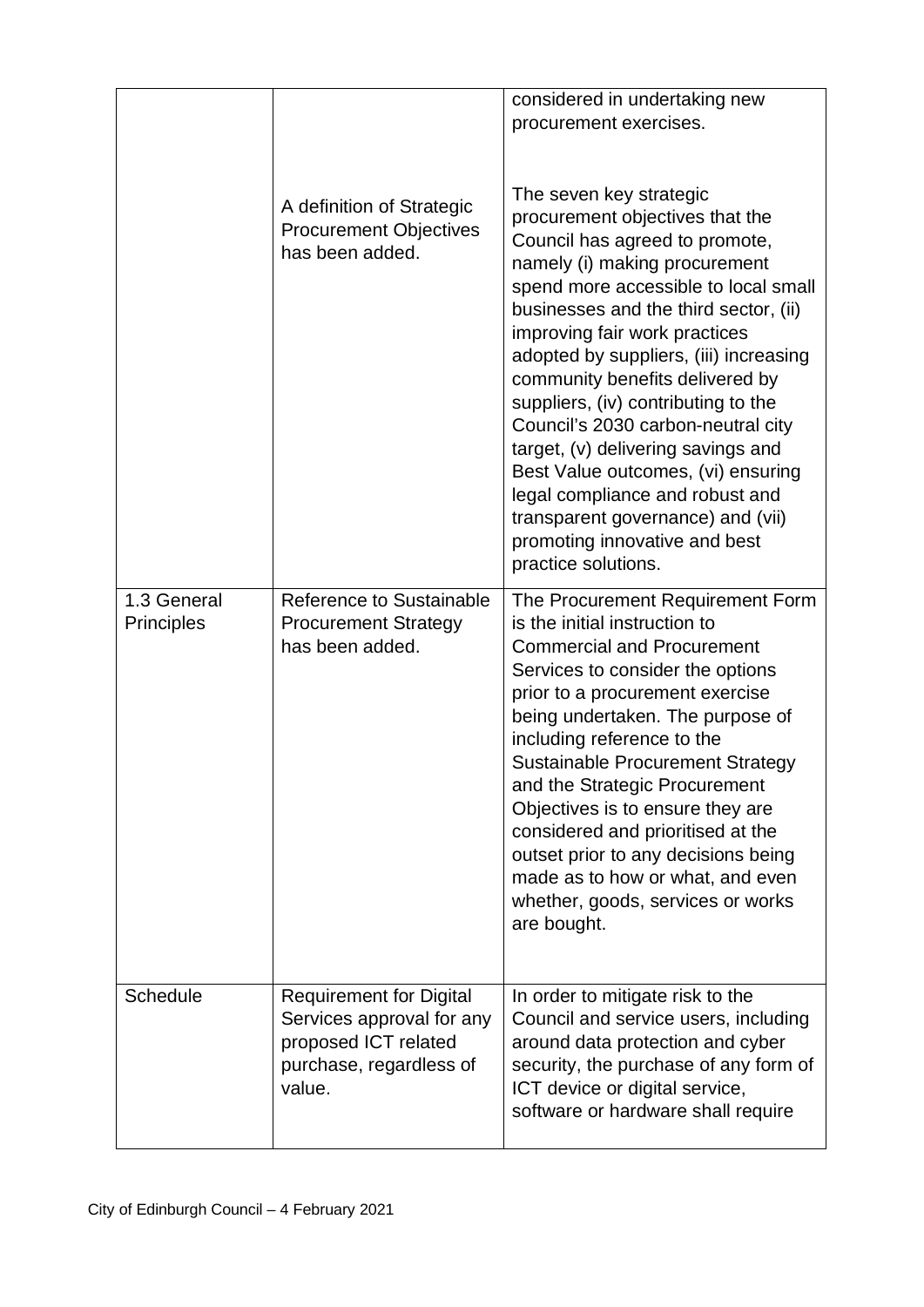|  | I the prior approval of the Council's<br>Digital Services. |
|--|------------------------------------------------------------|
|  |                                                            |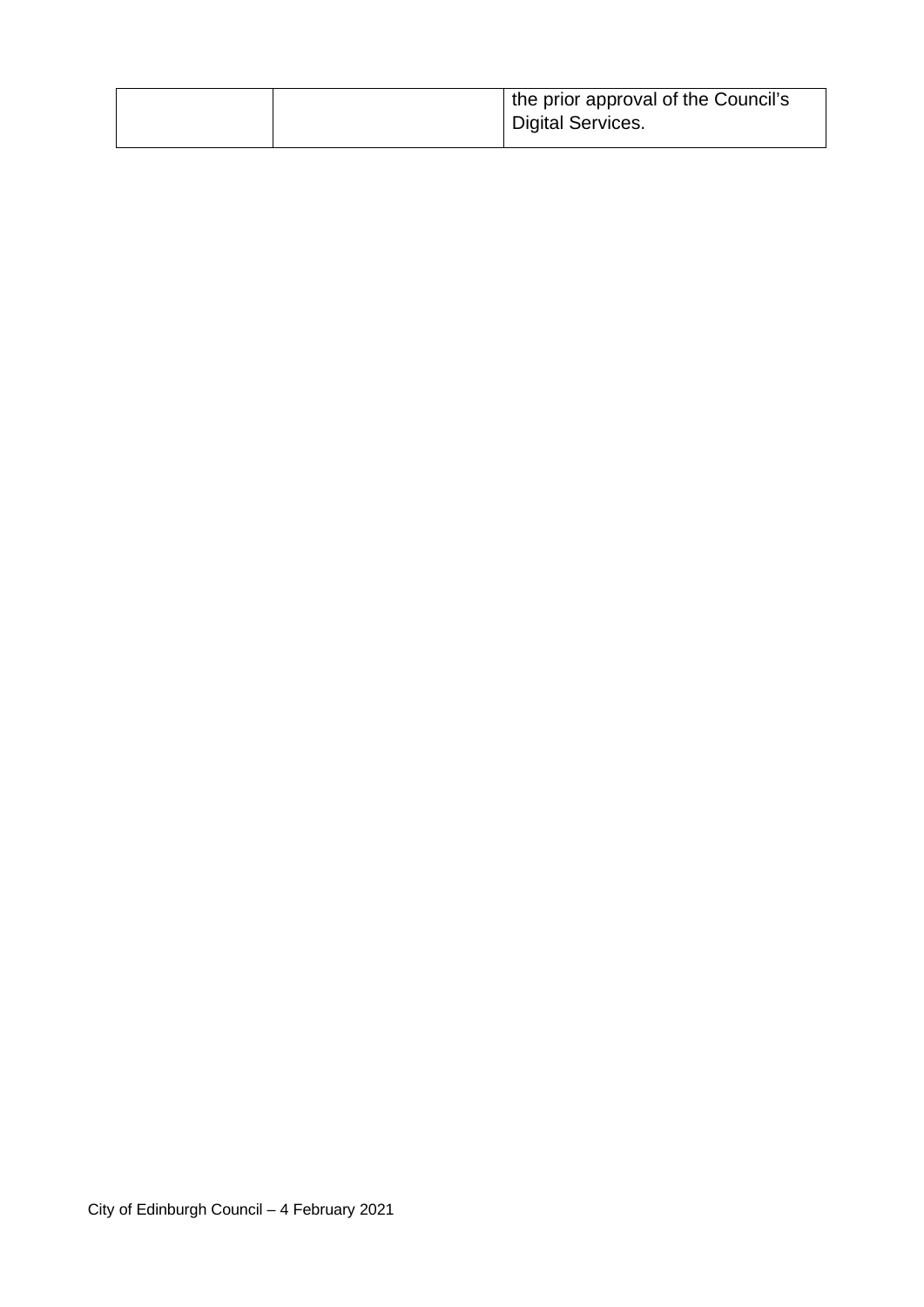

# **CONTRACT STANDING ORDERS**

**27 4 February June 202119**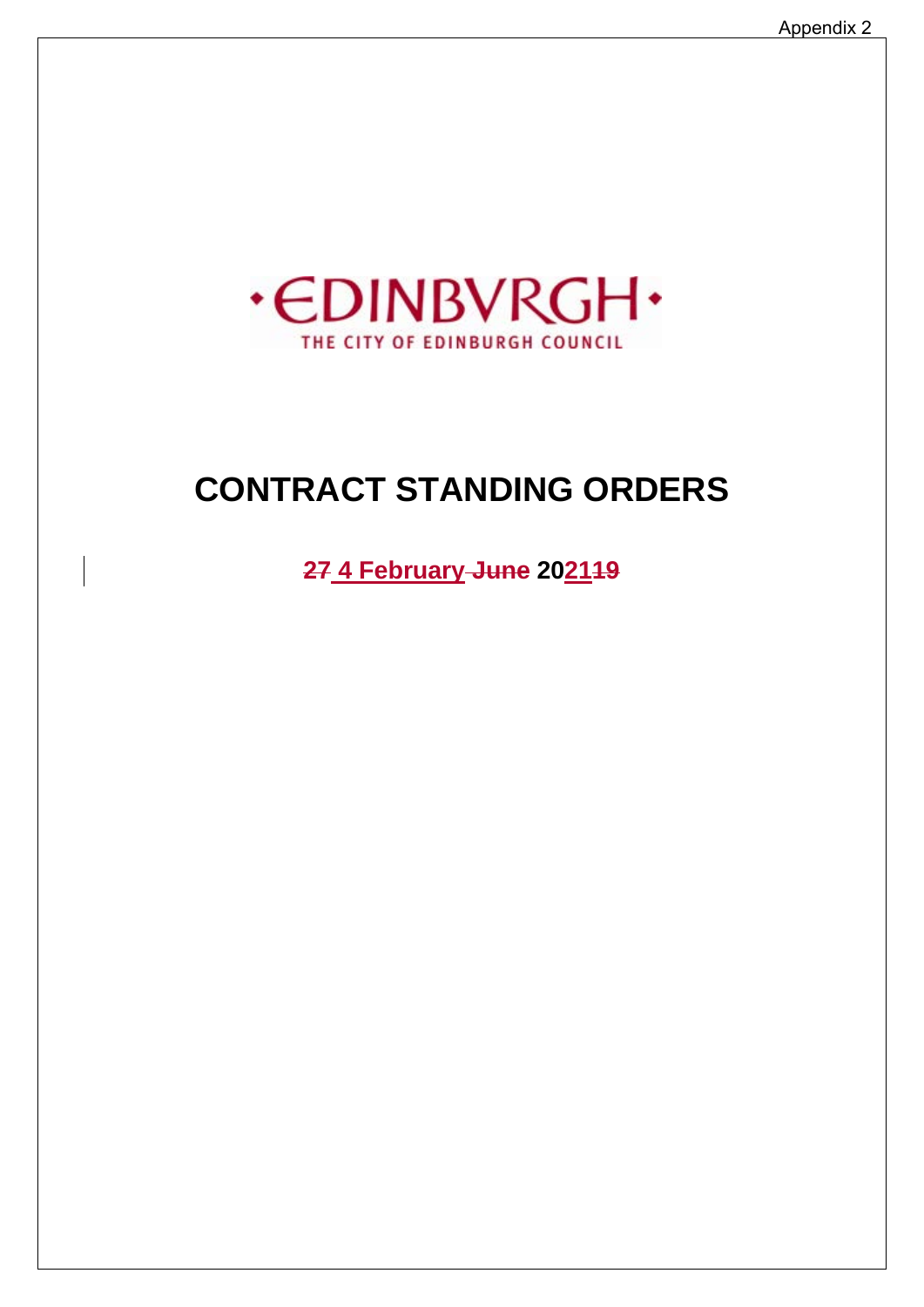#### **Contents**

| 1.  | Preliminary, definitions and general principles                                 | 3   |
|-----|---------------------------------------------------------------------------------|-----|
| 2.  | Procedures                                                                      | 97  |
| 3.  | Role and responsibilities of Executive Directors                                | 119 |
| 4.  | <b>Tender documents</b>                                                         | 134 |
| 5.  | Evaluation of tenders and quotes                                                | 134 |
| 6.  | Acceptance and award of contracts                                               | 142 |
| 7.  | Eligibility to tender and termination, variation or suspension of a<br>contract | 142 |
| 8.  | Electronic procurement                                                          | 153 |
| 9.  | <b>Waiver of Contract Standing Orders</b>                                       | 153 |
| 10. | Contract extensions or variations                                               | 164 |
| 11. | Consultants                                                                     | 164 |
| 12. | <b>National Frameworks</b>                                                      | 186 |
| 13. | <b>Review of Contract Standing Orders</b>                                       | 186 |

| Schedule: Relevant values and associated tendering procedure. | 197 |
|---------------------------------------------------------------|-----|
| Schedule: Waiver Approval Procedure                           | 24  |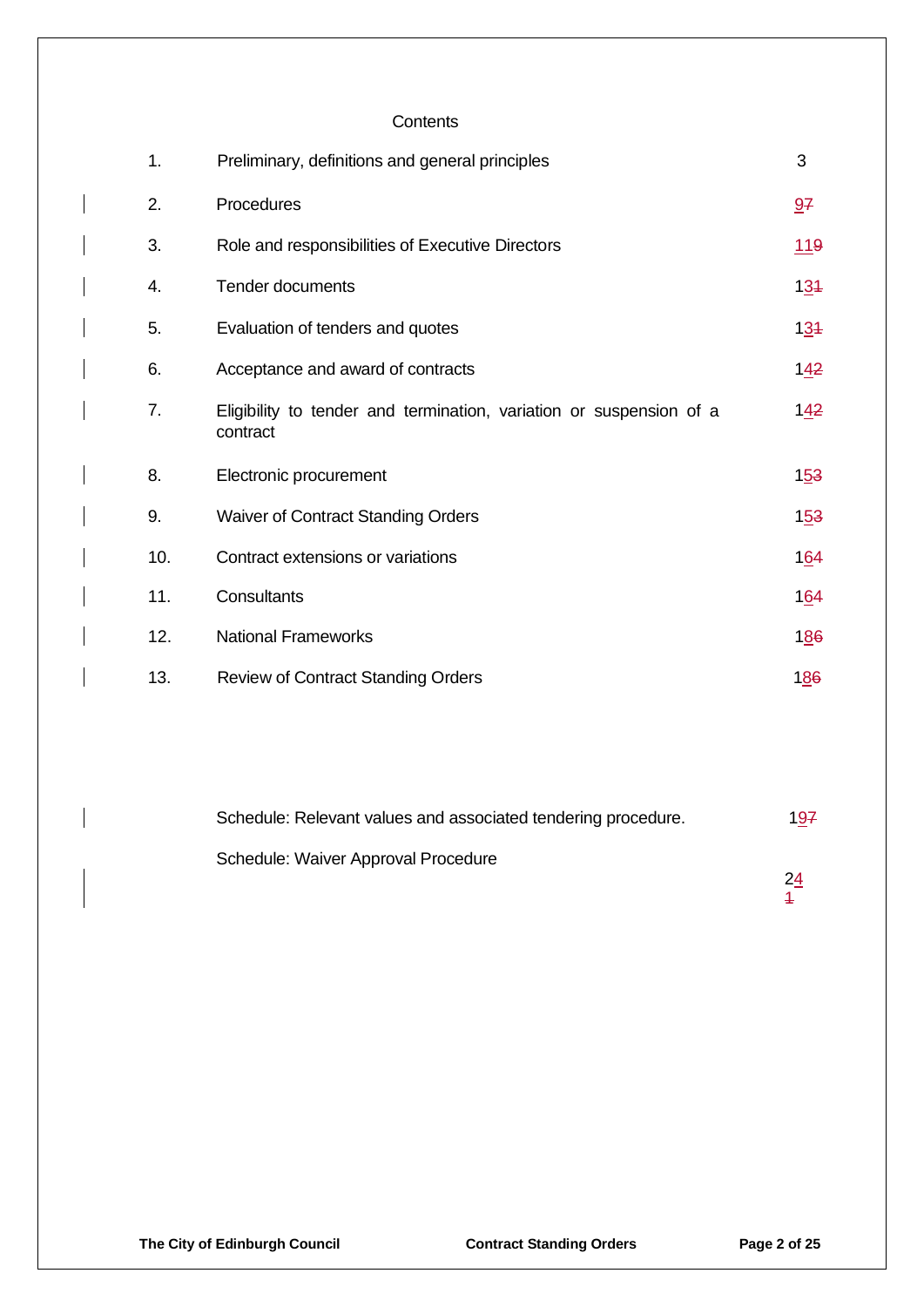#### **Introduction**

These Contract Standing Orders of the City of Edinburgh Council ("Council") apply from 4 February 2021 27 June 2019 and apply (with certain exceptions) to all contracts made by or on behalf of the Council for the procurement of the execution of works, the supply of goods and materials to the Council, and/or for the provision of services.

#### **1 Preliminary**

#### **1.1 Extent and interpretation**

- 1.1.1 The Council makes these Standing Orders in terms of section 81 of the Local Government (Scotland) Act 1973.
- 1.1.2 These Standing Orders must be interpreted in accordance with the key principles of transparency, equal treatment, non-discrimination and proportionality.
- 1.1.3 These Standing Orders apply from 4 February 202127 June 2019 and apply, subject to the provisions of Standing Order 1.1.5 and 1.1.6, to all contracts made by or on behalf of the Council for the procurement of the execution of works, the supply of goods and materials to the Council, and/or for the provision of services (including consultancy services).
- 1.1.4 To the extent relevant these Standing Orders are subject to the overriding provisions of European Union (EU), United Kingdom (UK), or Scottish legislation. They are also, to the extent relevant, subject to any EU Commission, UK government or Scottish GovernmentExecutive guidance on public procurement that may be issued from time to time.
- 1.1.5 These Standing Orders do not apply to any of the following:
	- 1.1.5.1 contracts of employment;
	- 1.1.5.2 contracts solely relating to the lease, purchase or disposal of heritable property;
	- 1.1.5.3 the allocation of direct payments or personal budgets under options 1, 2 or 4 of the Social Care (Self Directed Support) (Scotland) Act 2013;
	- 1.1.5.4 appointed guardians or legal services designated by a court of tribunal, any persons appointed under The Curators ad Litem and Reporting Officers (Panels) Scotland Regulations 2001 and the appointment of board members required by statute;
	- 1.1.5.5 contracts with statutory or public bodies on the basis of an exclusive right enjoyed by law; and
	- 1.1.5.6 those contracts excluded by the 2015 or 2016 Regulations for example arbitration or conciliation services.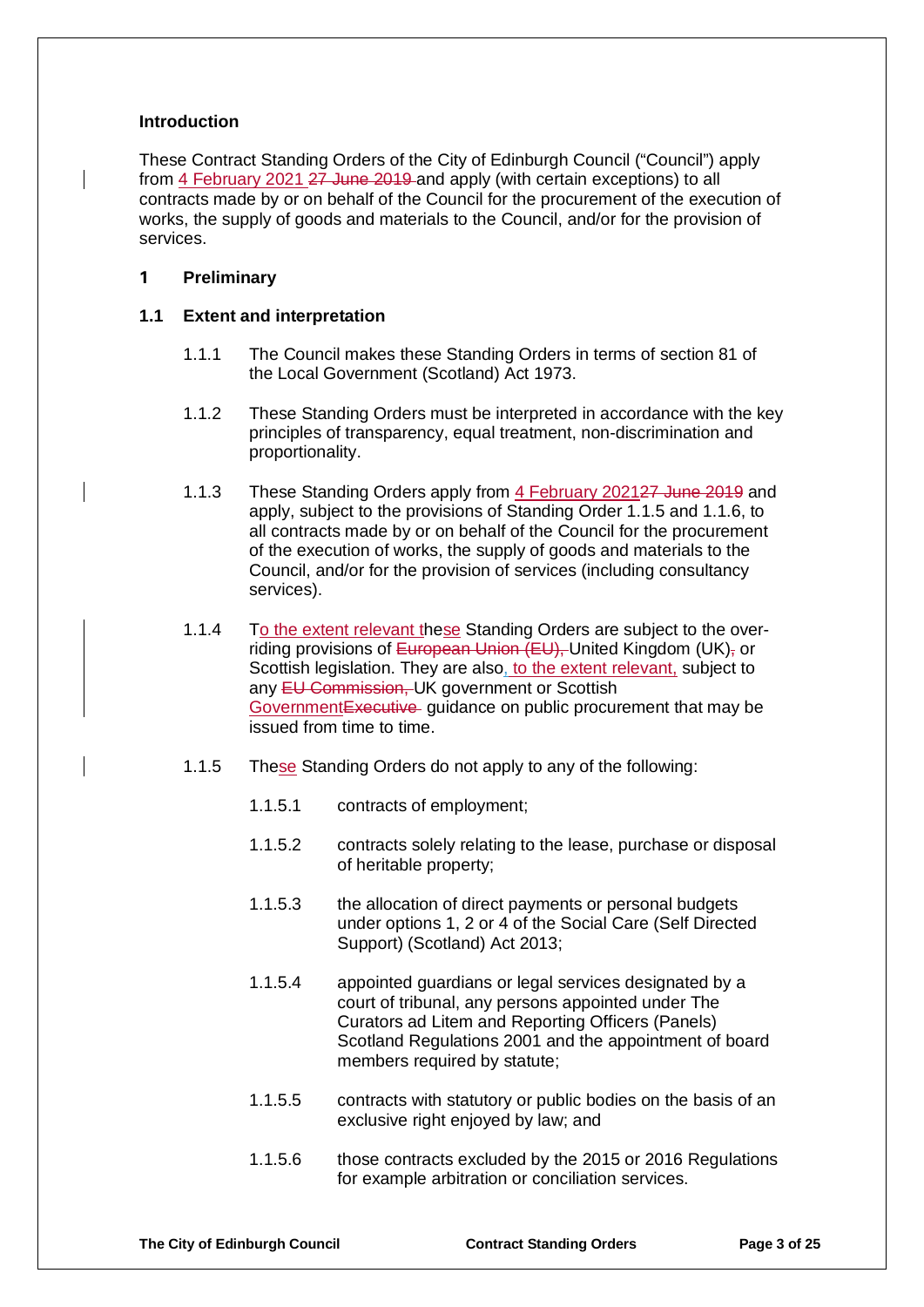- 1.1.6 These Standing Orders shall apply only as follows to contracts made on behalf of the Lothian Pension Fund for which the Council is the administering authority:
	- 1.1.6.1 In Standing Order 1.1.references to the Procurement Handbook and the Contract Management Manual shall be construed accordingly; Standing Order 2.1 shall not apply, Standing Order 2.9 to (and including) 2.13 shall apply only where it is appropriate in the circumstances, Standing Order 2.16 shall not apply, Standing Orders 4.2 and 4.3 shall apply only where it is appropriate in the circumstances, Standing Orders 11 and 12 shall not apply; and
	- 1.1.6.2 The procedures set out in the Schedule shall apply but only to the extent required by the Act, the 2015 Regulations or the 2016 Regulations, and the corresponding approvals required shall apply for such proposed contracts.
- 1.1.7 These Standing Orders must be read in conjunction with, and all Council staff must comply with, the Scheme of Delegation to Officers, the Council's Financial Regulations, the Procurement Handbook and the Contract Management Manual. Where there is any discrepancy, these Standing Orders shall take precedence.
- 1.1.8 Failure to comply with these Standing Orders when making purchases or seeking offers may result in disciplinary action.
- 1.1.9 Any query regarding the application or interpretation of these Standing Orders should be made in the first instance to the Chief Procurement Officer acting on behalf of the Executive Director of Resources.

#### **1.2 Definitions and interpretation**

- 1.2.1 "Act" means the Procurement Reform (Scotland) Act 2014;
- 1.2.2 "Best Value" means the legal duty to secure continuous improvement in the performance of the Council's functions as set out in section 1 of the Local Government in Scotland Act 2003 as follows:-

#### **"1 Local authorities' duty to secure best value**

(1) It is the duty of a local authority to make arrangements which secure best value.

(2) Best value is continuous improvement in the performance of the authority's functions.

(3) In securing best value, the local authority shall maintain an appropriate balance among—

(a) the quality of its performance of its functions;

(b) the cost to the authority of that performance; and

(c) the cost to persons of any service provided by it for them on a wholly or partly rechargeable basis.

(4) In maintaining that balance, the local authority shall have regard to—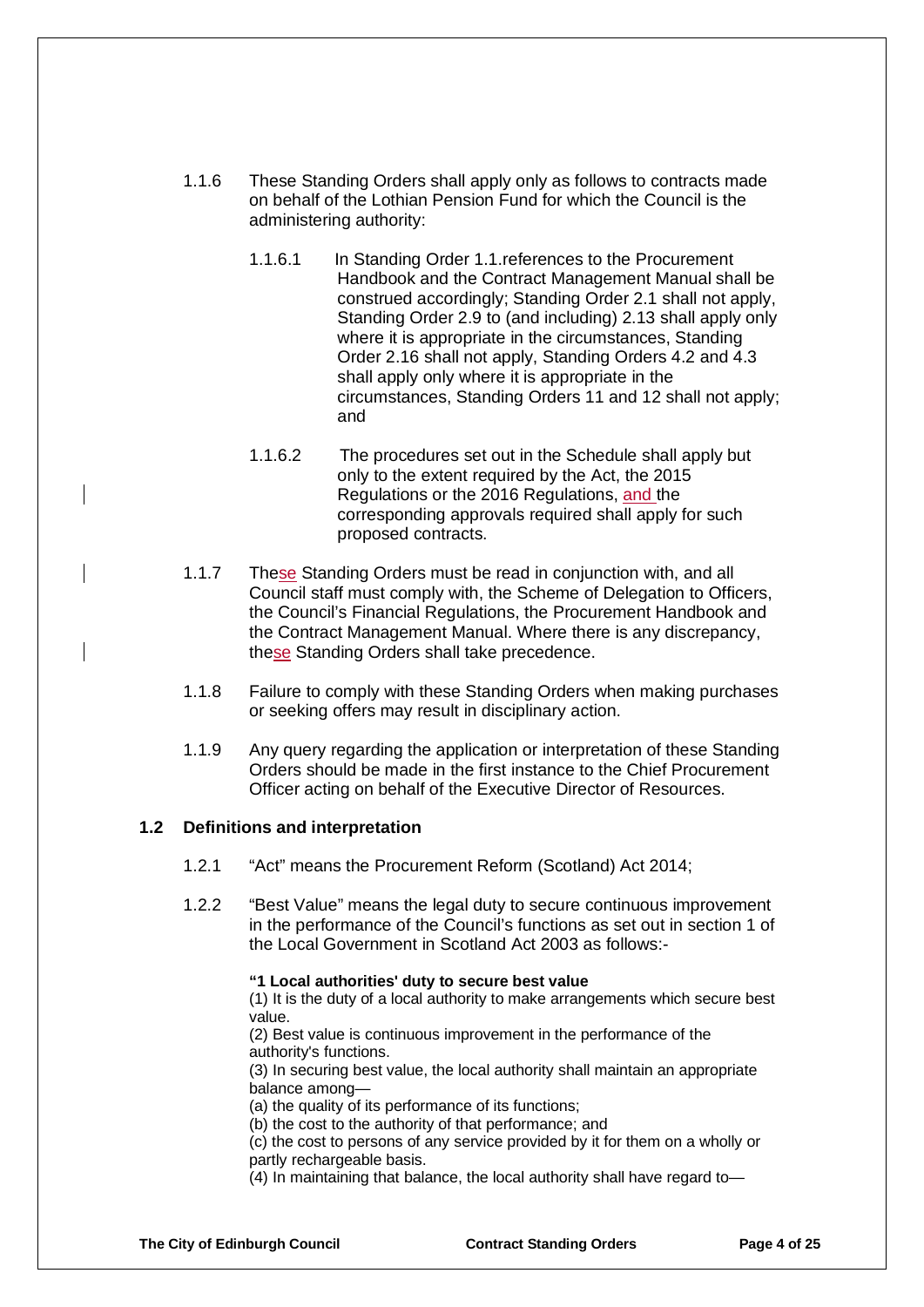- (a) efficiency;
- (b) effectiveness;
- (c) economy; and

(d) the need to meet the equal opportunity requirements.

(5) The local authority shall discharge its duties under this section in a way which contributes to the achievement of sustainable development. (6) In measuring the improvement of the performance of a local authority's functions for the purposes of this section, regard shall be had to the extent to which the outcomes of that performance have improved. (7) In this section, *"equal opportunity requirements"* has the same meaning as in [Section L2 of Part II of Schedule 5](http://login.westlaw.co.uk/maf/wluk/app/document?src=doc&linktype=ref&context=43&crumb-action=replace&docguid=IFA922170E44811DA8D70A0E70A78ED65) to the [Scotland Act 1998 \(c.46\)"](http://login.westlaw.co.uk/maf/wluk/app/document?src=doc&linktype=ref&context=43&crumb-action=replace&docguid=I5FBAD900E42311DAA7CF8F68F6EE57AB);

- 1.2.3 "CLT" means the Corporate Leadership Team;
- 1.2.4 "Consultant" means a specialist who charges a fee for providing advice or services such as but not limited to business or project management, human resources, environment, communication, information technology, property and estates and financial services, but excluding (i) agency, secondments and temporary workers, (ii) professional services provided by solicitors, counsel and actuaries, and (iii) technical or specialist services required for works contracts or proposed works contracts such as quantity surveyors, cost consultants, design engineers and architects;
- 1.2.5 "Contract Manager" means the nominated Contract Manager for a specific contract who is responsible for dealing with supplier performance and contractual matters on a day to day basis;
- 1.2.6 "Co-production" means the real and meaningful involvement of the citizens of Edinburgh including future recipients of the services and key stakeholders and suppliers (both current and potential) in how and what community services and related goods and works are delivered with regard to the National Standards for Community Engagement;-
- 1.2.7 "Executive Director" means the relevant Executive Director (or in the case of the Edinburgh Integration Joint Board the Chief Officer) of the procuring service areaDirectorate/Division or for the purpose of exercising any powers set out in these Standing Orders the Chief Executive of the Council or, in the case of cross-directorate purchasing or absence of the relevant Executive Director or the Chief Executive, such Head of Service as that Executive Director has nominated in accordance with the Scheme of Delegation, the Executive Director of Resources or such Executive Director as the Chief Executive may nominate;
- 1.2.71.2.8 "Fair Work First" means, as promoted by the Scottish Government, the commitment by employers to investment in skills and training, no inappropriate use of zero hours contracts, action to tackle the gender pay gap, genuine workforce engagement, including with trade unions, and payment of the Real Living Wage;
- 1.2.81.2.9 "Procurement EU Thresholds" means the prescribed threshold values set by the EU Commission for the supply of goods, services, works, Social and other Specific Services or concession contracts as they may be amended from time to time under the 2015 Regulations;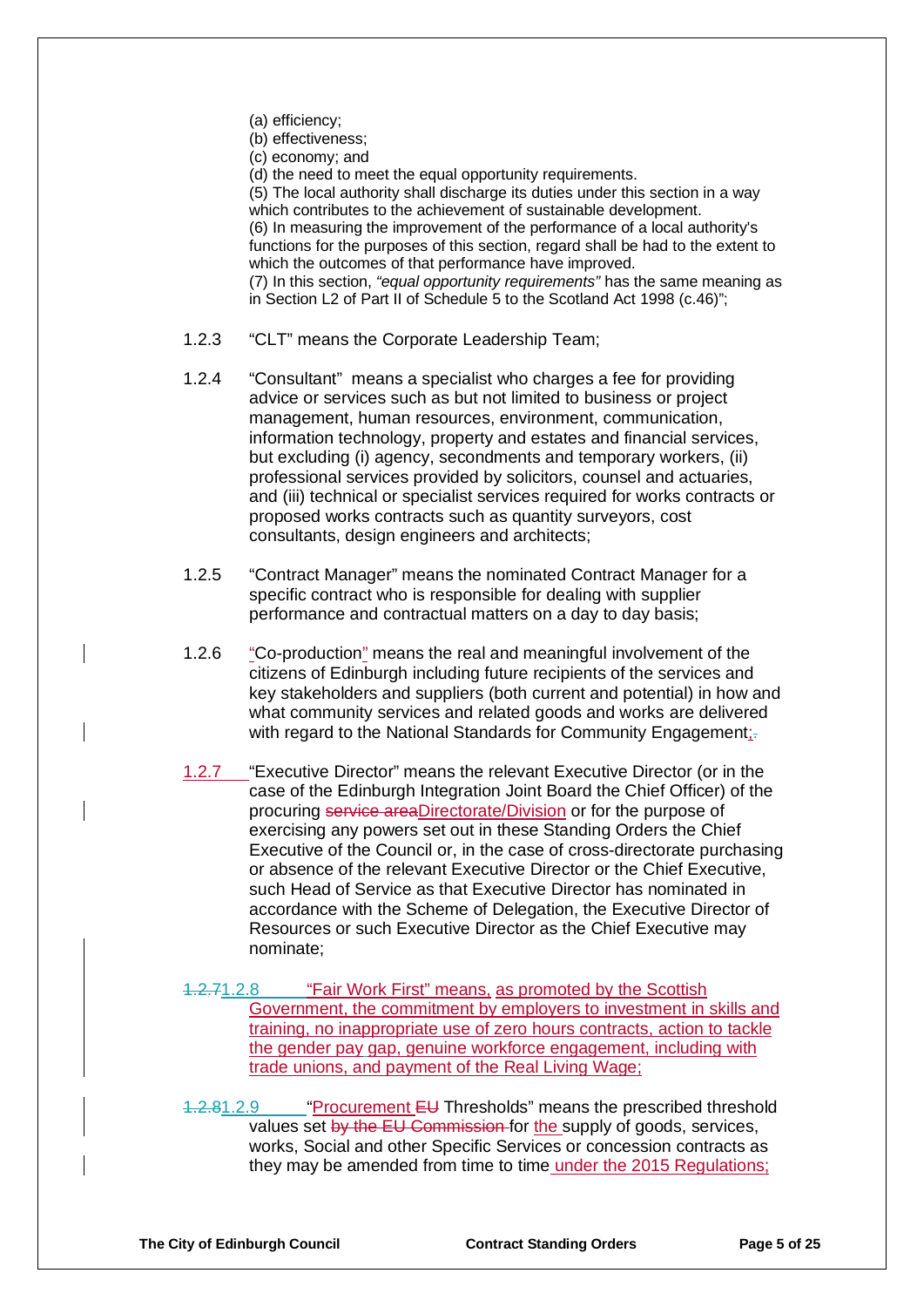- 1.2.91.2.10 "Framework" means an arrangement under which the terms and conditions are agreed, but where there is normally no commitment to subsequently place orders or call off contracts;
- 1.2.101.2.11 "Head of Service" means the relevant Head of Service of the procuring Division (or in the case of the Edinburgh Integration Joint Board the direct reports to the Chief Officer) or in the case of the absence of the relevant Head of Service such other Head of Service that the Executive Director may nominate;
- 1.2.111.2.12 "Legislative Exemptions" means an exemption from the application of procurement rules under EU lawthe relevant legislative provisions and principles developed through case law and other means, as is relevant;
- 1.2.121.2.13 "Procurement Handbook" means the procurement handbook issued by the Executive Director of Resources, setting out the detailed requirements for the conduct of procurement activity within the Council (as amended from time to time) and as updated by the Scottish Government's Procurement Journey;
- 1.2.131.2.14 "Contract Management Manual" means the contract management manual issued by the Executive Director of Resources, setting out the detailed requirements for the conduct of contract management activity within the Council (as amended from time to time);
- 1.2.141.2.15 "Procurement Requirement Form" means a document setting out as a minimum: -
	- 1.2.153.1 what is the Council's requirement for the goods, works or services and why do we need it?
	- 1.2.153.2 what are all the available options, including internal provision, which is the best and why?
	- 1.2.153.3 can and should the Council afford it?
	- 1.2.153.4 what are the proposed supplier management arrangements and who is the nominated Contract Manager as required by Contract Standing Orders?
	- 1.2.153.5 how do we track, measure and account for the benefits?
- 1.2.16 "Project Manager" means the nominated Project Manager for a specific contract who is responsible for dealing with the contractor's performance and contractual matters on a day to day basis;
- 1.2.151.2.17 "Real Living Wage" means the hourly rate of pay which is independently calculated each year and overseen by the Living Wage Foundation and announced during Living Wage week in October/November each year;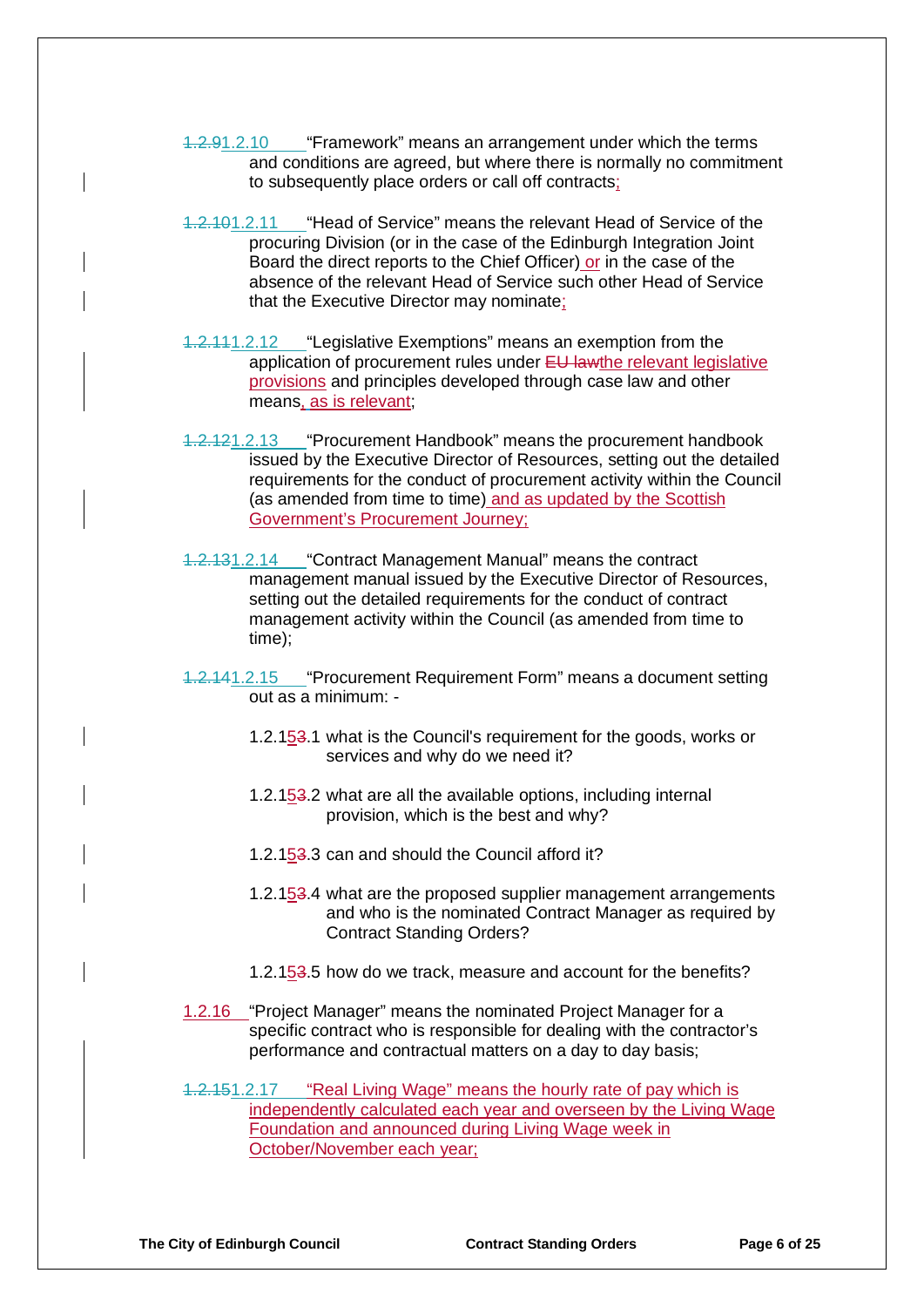- 1.2.161.2.18 "2015 Regulations" means the Public Contracts (Scotland) Regulations 2015 or successor legislation (as amended from time to time);
- 1.2.171.2.19 "2016 Regulations" means the Procurement (Scotland) Regulations 2016 or successor legislation (as amended from time to time);
- 1.2.181.2.20 "Regulated procurement" means a procedure to award a regulated contract being a public contract which is equal to or greater than £50,000 (other than works or health or social care contracts) or £2million for works contracts;
- 1.2.191.2.21 "Schedule" means the schedule to these Standing Orders;
- 1.2.201.2.22 "Social and other Specific Services" means a public contract or framework for social and other specific services as defined by the 2015 Regulations including:-
	- 1.2.220.1 Health, social and related services
	- 1.2.220.2 Administrative social, educational, healthcare and cultural services
	- 1.2.220.3 Other community, social and personal services
	- 1.2.220.4 Legal services
	- 1.2.220.5 Investigation and security services
	- 1.2.220.6 Postal services
- 1.2.23 "Standing Orders" means these standing orders including the Schedule and "Standing Order" shall be interpreted accordingly;
- 1.2.21 "Strategic Procurement Objectives" means the seven key strategic procurement objectives that the Council has agreed to promote, namely (i) making procurement spend more accessible to local small businesses and the third sector, (ii) improving fair work practices adopted by suppliers, (iii) increasing community benefits delivered by suppliers, (iv) contributing to the Council's 2030 carbon-neutral city target, (v) delivering savings and Best Value outcomes, (vi) ensuring legal compliance and robust and transparent governance) and (vii) promoting innovative and best practice solutions;
- 1.2.24 Aand,
- 1.2.25 "Sustainable Procurement Strategy" means the Council's five-year Sustainable Procurement Strategy (March 2020- March 2025) published as a requirement of the Procurement Reform (Scotland) Act 2014 and as amended from time to time, which includes the Strategic Procurement Objectives.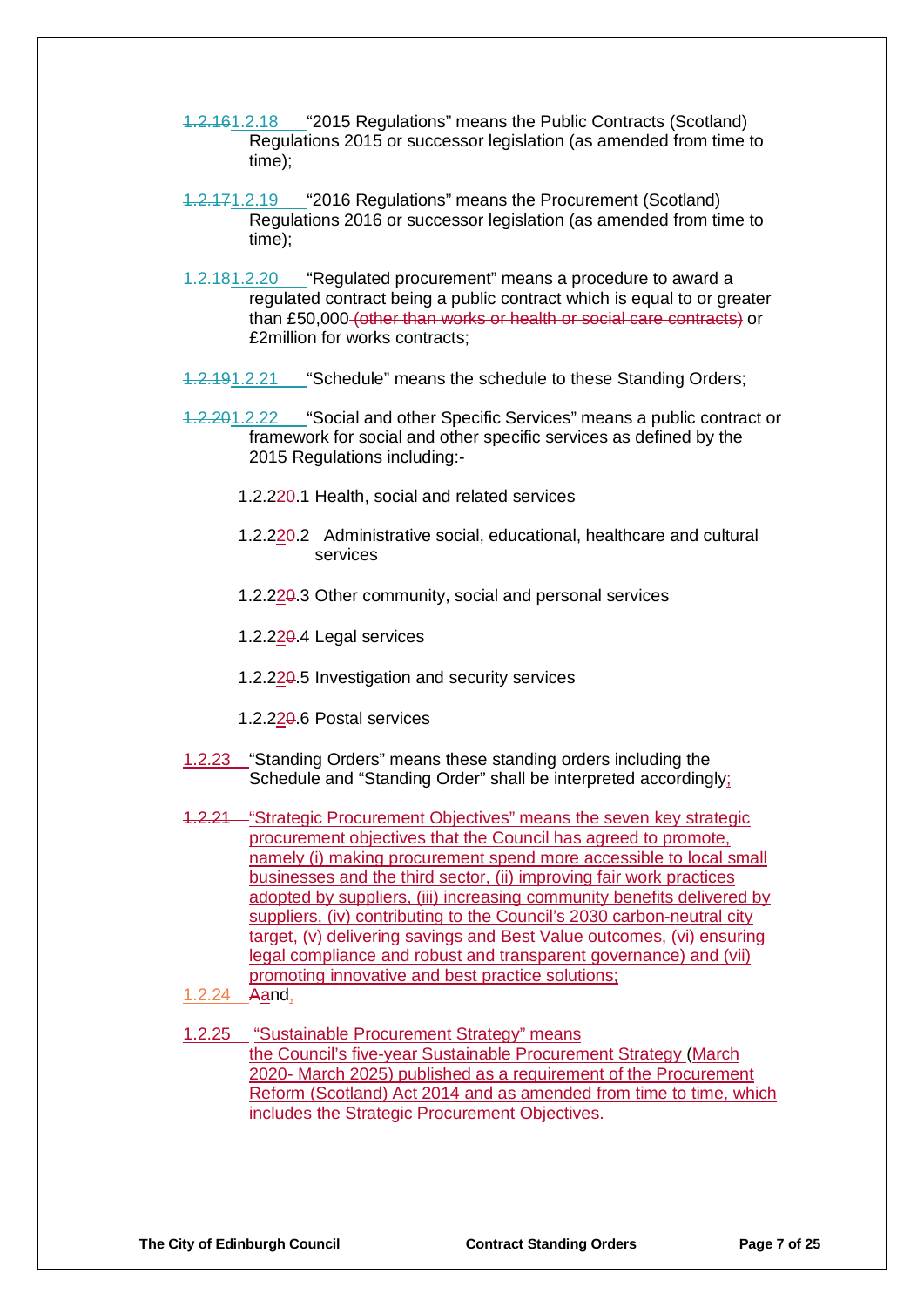#### **1.3 General Principles**

- 1.3.1 The relevant officer with responsibility for commissioning and/or procuring shall, prior to commencing any procurement process, ensure that an appropriate Procurement Requirement Form that meets the strategic and service objectives of the Council is completed in order to ensure (i) that Best Value is achieved, (ii) that the proposal it supports the delivery of the Sustainable Procurement Strategy and the promotion of the Sustainable Procurement Objectives, (iii) complies with relevant sustainable development that the proposal complies with the Council'sand equality and sustainability duties and (iv) that Coproduction with key stakeholders is planned as appropriate and proportionate to the nature of the proposed contract.
- 1.3.2 The Procurement Requirement Form shall include consulting with other Council service areas to ensure that where there is a need for the same or similar services that they are jointly procured where appropriate. Where the approximate value of any proposed procurement is likely to exceed £1 million (or £50,000 in the case of consultancy spend) the relevant Procurement Requirement Form shall require the approval of the relevant Executive Director prior to proceeding to procurement.
- 1.3.3 All potential contracts above the Procurement EU Tthresholds and Regulated procurements must comply with the general principles of equal treatment, non-discrimination, transparency and proportionality. Procurements must not be designed with the intention of unduly favouring or disadvantaging any potential tenderer.
- 1.3.4 Throughout the life of a contract the contract should:
	- a. comply with the minimum standards set out in the Procurement Handbook and the Contract Management Manual and
	- b. be managed by the Contract Manager or as appropriate the Project Manager in respect of
		- i. performance;
		- ii. compliance with the specification and other terms of the contract;
		- iii. cost and benefits;
		- iv. Best Value requirements;
		- v. equality requirements;

v.vi. compliance with the Sustainable Procurement Strategy;

**vi**.vii. delivery and risk management; and

vii.viii. continuous improvement and Co-production principles.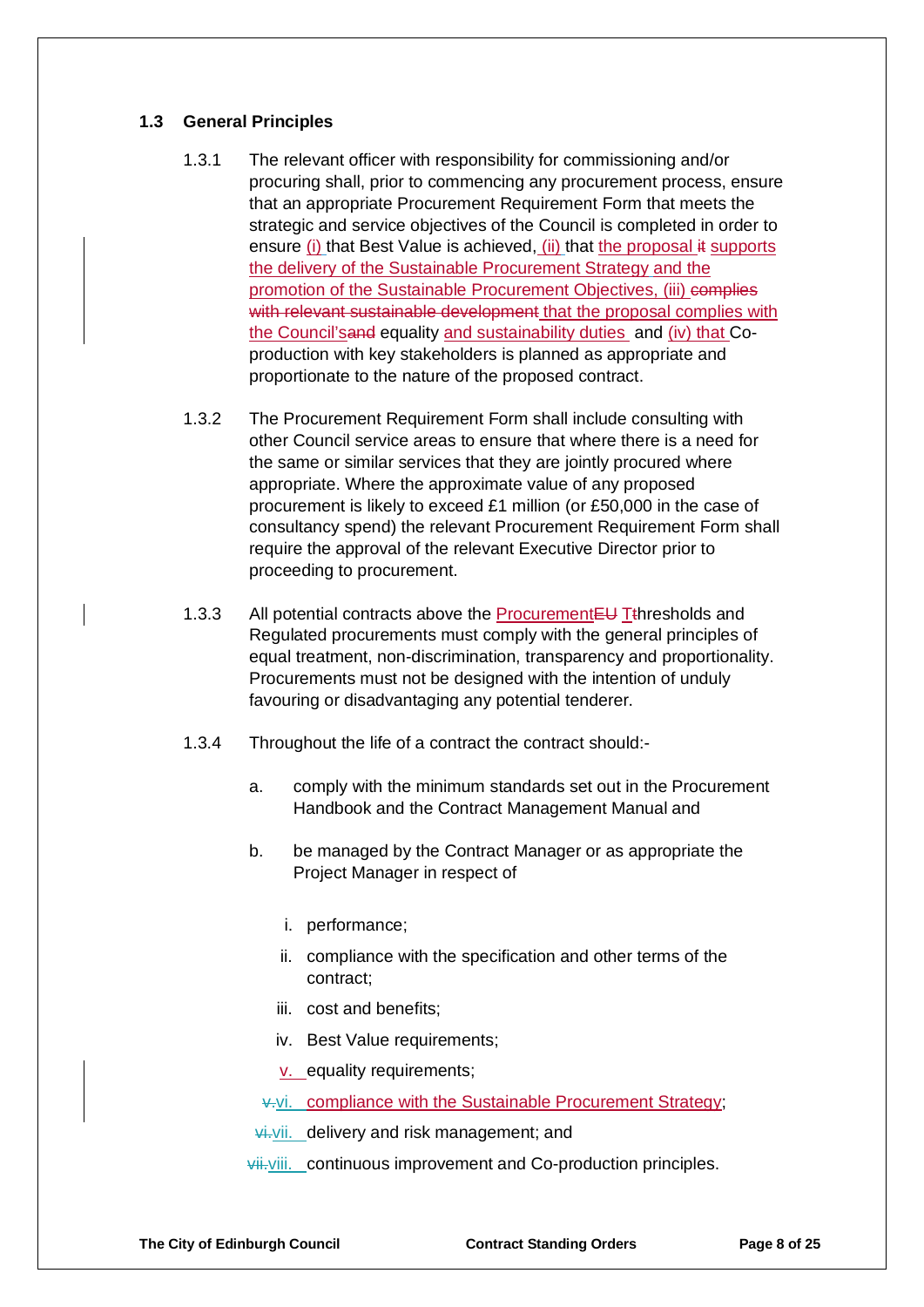- 1.3.5 All procedures for initiating procurement, developing procurement plans, inviting and receiving tenders, approval of contracts, and all contractual arrangements entered into, shall support the delivery of the Council's Sustainable Procurement Strategy and the promotion of the Sustainable Procurement Objectives. This shall include compliancey with the Council's equality and sustainability requirementsduties and so far as practicable making procurement spend more accessible to local small businesses and the third sector, contributing to the Council's 2030 carbon-neutral city target, shall encouraginge fair working practices and promoting Fair Work First principles, payment of the Real Living Wage and increasing community benefits delivered by supplierswhere appropriate, contractual or procurement arrangements shall include the use of community benefit clauses.
- 1.3.6 All expenditure must comply with the Council's Financial Regulations.
- 1.3.7 Grants while not subject to the full application of the procurement regulations should be allocated in consultation with the Chief Procurement Officer and are subject to the requirement to
	- a. secure Best Value;
	- b. comply with the Council's Grant Standing Orders;
	- c. comply with the Council's Finance Rules; and,
	- d. adhere to the Compact values of in particular fairness, transparency, equality of treatment and mutual respect.

### **2 Procedures**

- 2.1 In addition to the obligations in Standing Order 1.3, before commencing a tendering procedure or making a purchase where no contract exists the relevant Executive Director must consult with the Chief Procurement Officer to establish whether:
	- 2.1.1 The Council has an existing contract for the same or similar requirement which may fulfill their requirements and provide Best Value; or
	- 2.1.2 there is any existing internal provision or other resources which could be used.
- 2.2 The procedure for the award of any contract shall depend upon the estimated aggregated value of that contract. Regulatory duties The EU rules on aggregation of contracts shall apply and the artificial splitting of purchase orders or requirements to avoid the application of these Standing Orders is not permitted.
- 2.3 Subject to Standing Order 9 and 1.1.6, or where otherwise legally permitted in respect of proposed contracts which exceed the Regulated procurement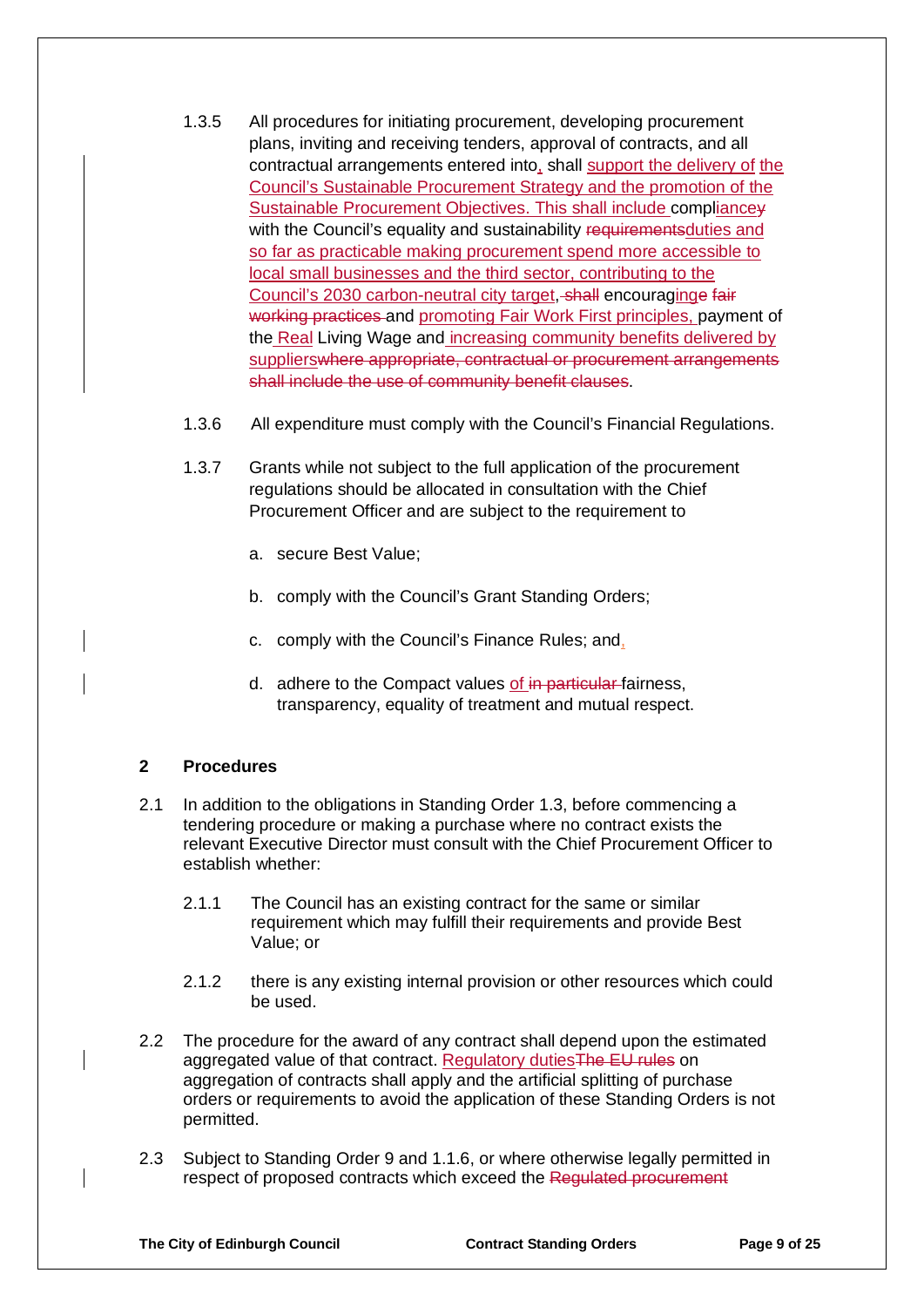thresholds or theProcurement EU Thresholds, the minimum associated tendering procedures that must be applied are detailed in the Schedule.

- 2.4 For a procedure other than competitive tendering e.g. the negotiated procedure without prior advertisement, advice must be sought from the Head of Legal and Risk and/or Chief Procurement Officer.
- 2.5 Health, social care and community services shall be procured in accordance with the Act, the 2015 Regulations, the 2016 Regulations, the Procurement of Care and Support Services 2016 (Best Practice), any statutory guidance issued under the Act and the principles of Co-production.
- 2.6 For all purchases in excess of £50,000 for the supply of goods and services and £2million for works the sustainable procurement duty introduced by the Act requires that before buying anything the Council must think about how it can improve the social, environmental and economic wellbeing of the area in which it operates with a particular focus on inequality and then act in a way that secures these improvements and supports the delivery of the Sustainable Procurement Strategy and the promotion of the Sustainable Procurement **Objectives.**
- 2.7 In accordance with its sustainable procurement duty and the Sustainable Procurement Strategy the Council must consider how its procurement processes can facilitate the involvement of Small or Medium Enterprises (SMEs), third sector bodies and supported businesses and how innovation can be promoted. For contracts over the  $E_{\text{U}}$  Procurement Tthresholds a contract may be awarded in the form of separate lots and where the decision is not to award in the form of separate lots this should be explained in the procurement documents.
- 2.8 The Council may reserve the right to participate in a tendering procedure to providers operating supported businesses, supported employment programmes or supported factories where more than 30% of the workers are disabled or disadvantaged persons in accordance with the 2015 Regulations. Where this right is exercised by the Council the contract award procedures provided by the Regulations and Act shall be followed.
- 2.9 Where legally permissible the Council shall seek to ensure that for purchases or contracts of an estimated value of £50,000 or less that at least one SME from the City of Edinburgh or an SME who is a significant employer within the City of Edinburgh is invited to tender in any process. For future repeat procurements for similar goods, services or works the Council shall seek to ensure that at least one new SME from the City of Edinburgh or a new significant employer within the City of Edinburgh is invited to tender in any process.
- 2.10 Direct purchasing below £5,000 where the purchase cannot be secured from an existing contracted supplier without competitive tendering is permissible subject to the Council's duty to secure Best Value. Best Value will normally be secured by seeking 3 quotes and/or evidence of firm fixed prices where possible and is required for all purchases above £3,000.
- 2.11 Direct purchasing above £5,000 without seeking more than one quote is permissible only in those circumstances that would be permitted by the Act, the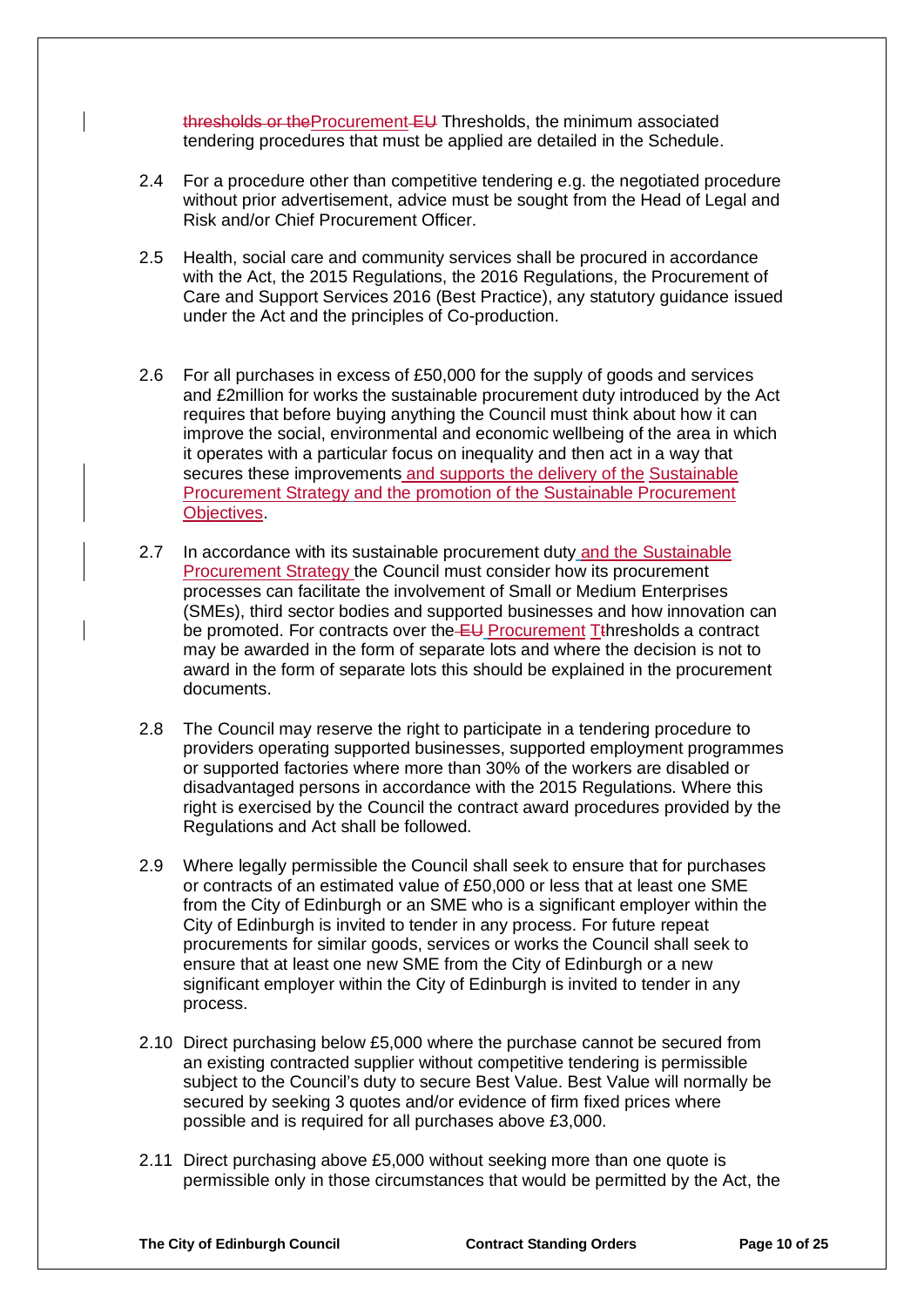2015 Regulations, the 2016 Regulations or in accordance with Standing Order  $\Omega$ 

- 2.12 The Chief Procurement Officer shall be consulted as appropriate in respect of tendering arrangements for any proposed contracts with an estimated value of less than £25,000 including individual call off contracts and direct awards under Frameworks.
- 2.13 The Chief Procurement Officer may seek advice and escalate such risks as considered appropriate to the Head of Legal and Risk who shall advise as to the appropriate action.
- 2.14 The Chief Procurement Officer shall advise on and make all tendering arrangements for any proposed contracts with an estimated value in excess of £25,000 including individual call off contracts and direct awards under Frameworks.
- 2.15 If an unsuccessful tenderer brings a written or formal challenge against the Council in relation to a tender exercise or questions the integrity of the tender process, the recipient of the notice of challenge or query must inform the Chief Procurement Officer. The Chief Procurement Officer must inform the Head of Legal and Risk as to potential legal challenges.
- 2.16 Parent Teacher Association monies may be subject to the application of the procurement regulations where the contract is entered into by the Council. The prior consent of the Council must be obtained where the expenditure of Parent Teacher Association monies will result in alterations to Council land or buildings or require equipment to be fixed to Council land or buildings, or have health or safety or ICT implications or maintenance obligations.

#### **3 The Role and Responsibilities of Executive Directors**

- 3.1 Each Executive Director retains responsibility for selecting and appointing contractors, providers, suppliers or Consultants for their Directorate -and but shall seek guidance, as appropriate, from the Chief Procurement Officer. The Chief Procurement Officer shall be consulted at the earliest opportunity to ensure that all purchasing arrangements are made in compliance with these Standing Orders.
- 3.2 Each Executive Director has responsibility for all contracts tendered and let by their Directorate and is accountable to the Council for the performance of their duties in relation to contract letting and management, which are:
	- 3.2.1 to ensure compliance with these Standing Orders, the Procurement Handbook and the Contract Management Manual;
	- 3.2.2 to ensure no contract is entered into by the Council without seeking advice, where appropriate, from the Chief Procurement Officer and Head of Legal and Risk and having proper regard to such advice;
	- 3.2.3 to ensure that appropriate contract security (for example guarantees or performance bonds) is obtained where required or considered prudent;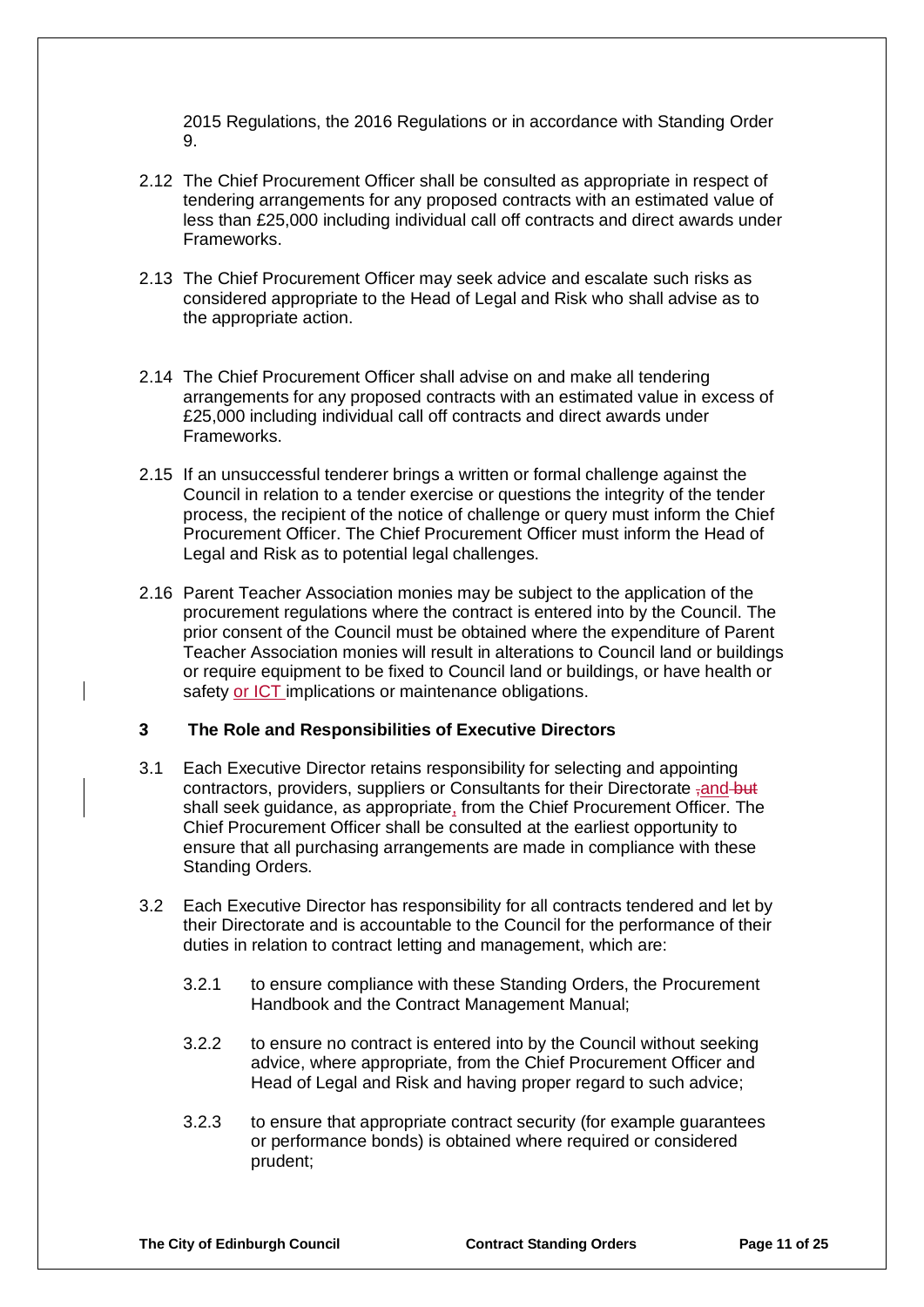- 3.2.4 to prepare and approve where required by these Standing Orders an appropriate Procurement Requirement Form for each proposed purchase or contract;
- 3.2.5 to prepare, in consultation with the Chief Procurement Officer, appropriate contract and tender documents which clearly specify the scope, quality and quantity of the works, goods or services;
- 3.2.6 to check whether there is any existing Council or other collaborative framework that can appropriately be used to achieve Best Value for the Council before undergoing a further competitive tender process;
- 3.2.7 to keep all bids confidential subject to any legal requirements;
- 3.2.8 to take appropriate measures to prevent, identify and remedy conflicts of interest arising in the conduct of procurement procedures so as to avoid distortion of competition and to ensure equal treatment of tenderers and to maintain written records of the measures taken and any conflicts arising;
- 3.2.9 to ensure that any evaluation panel is suitably qualified and trained to assess tenders;
- 3.2.10 to ensure no supplier is requested by the Council to provide goods, services or works without first having a valid purchase order in place;
- 3.2.11 to enter all purchase order information onto the relevant Council financial system prior to the service or goods being delivered;
- 3.2.12 to ensure that for contracts of a value greater than £5,000 for goods, and services and £10,000 for works, the contract register record is updated within 5 working days following issue of contract award and in any event prior to start date of contract;
- 3.2.13 to arrange for the publication of a contract award notice on Public Contracts Scotland for Regulated procurements including call offs from frameworks where the value (including aggregate values) exceeds £50,000 (other than works or health and social care contracts) or £2million for works as required by the Regulations
- 3.2.14 to ensure all relevant staff putting in place a contract have read and understood and are familiar with these Standing Orders, the Procurement Handbook, the Contract Management Manual or other guidance issued in respect of these Standing Orders;
- 3.2.15 to conduct a timely Integrated Impact Rights Assessment and/or privacy impact assessment as appropriate;
- 3.2.16 to ensure contracts are awarded, any necessary checks such as IR35 or Disclosure Scotland checks are carried out and any appropriate contract security documents are signed before the supply of goods, works, services provision commences;
- 3.2.17 to put in place arrangements for efficient contract and supplier management including the identification of a Contract Manager or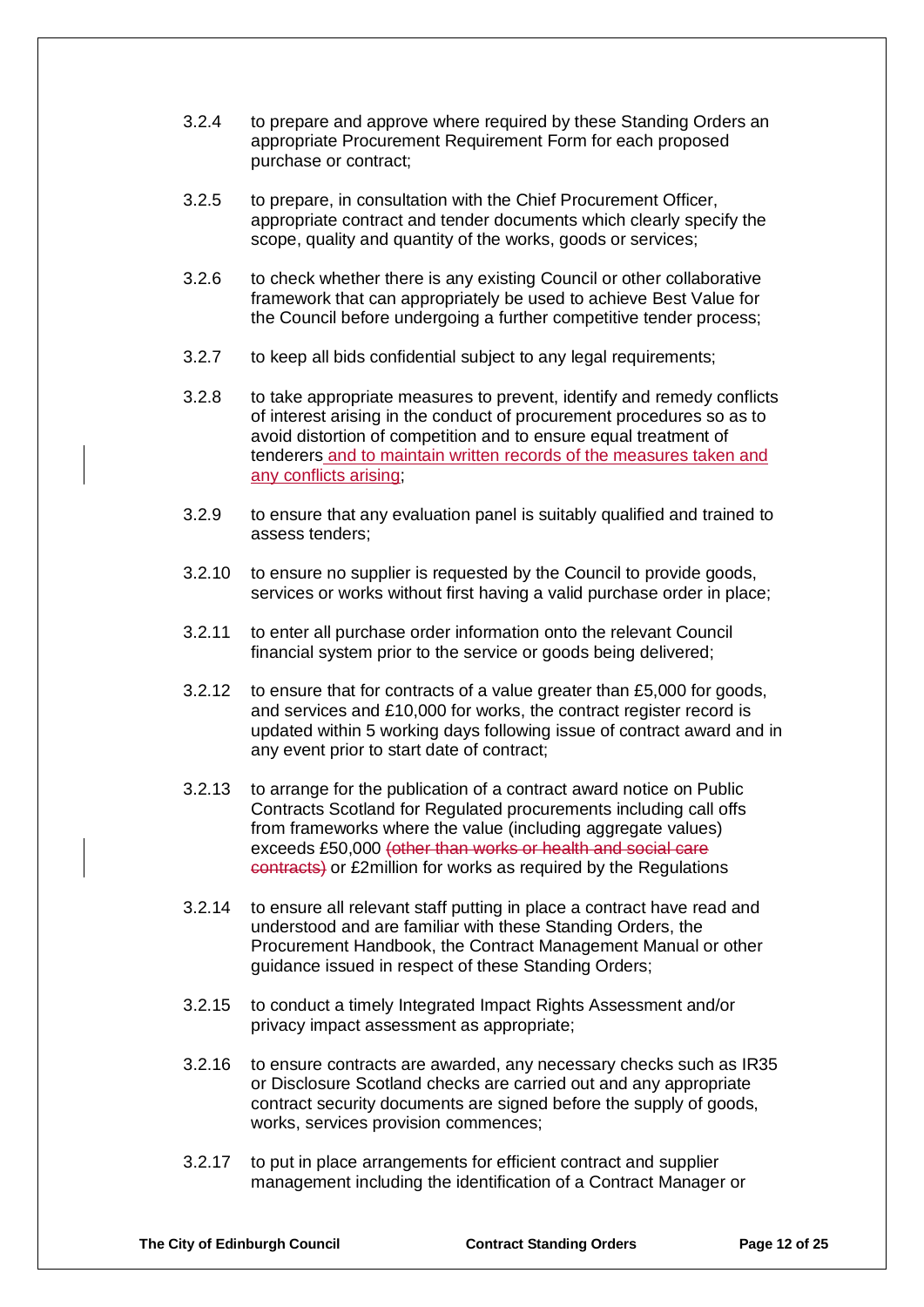Project Manager and management of benefits and performance, for the entire duration of the contract or Framework. For Frameworks or contracts used by more than one Directorate the arrangements for contract and supplier management shall be made by the Executive Director for the Directorate with the largest spend or anticipated spend in respect of the same and pending such decision being made the contract management arrangements shall be made by the Executive Director for the Directorate submitting the Procurement Requirement Form;

- 3.2.18 to retain a copy of the contract and keep proper records of all contracts and tenders, including minutes of tender evaluation panels and other meetings;
- 3.2.19 to take immediate action in the event of a breach of these Standing Orders or non-compliance with the Procurement Handbook or the Contract Management Manual within his/her directorate;
- 3.2.20 to consult with Elected Members on matters reasonably considered politically, reputationally or financially sensitive in relation to proposed procurement activity and to brief Elected Members as appropriate at the Procurement Requirement Form stage of such procurements; and,
- 3.2.21 to make appropriate arrangements for the opening of tenders and their secure retention to protect the integrity of the procurement process.

#### **4 Tender Documents**

- 4.1 The tender documents shall clearly set out the proposed method of evaluation as well as the scope, timing, quality and quantity of the works, services and supply of goods required by the Council.
- 4.2 The Head of Legal and Risk will be consulted on conditions of contract for particularly significant or complex projects or contracts.
- 4.3 The Council's conditions of contract shall be used for all purchases over £5,000 unless the Head of Legal and Risk has advised that this is not required.

#### **5 Evaluation of Tenders and Quotes**

- 5.1 Tenders and quotes shall be evaluated on the basis of most economically advantageous and the best price-quality ratio. The award of a contract on the basis of lowest cost alone shall be limited to low value and straightforward requirements which are below the Procurement threshold values and only with the prior agreement of the Chief Procurement Officer. will only be permitted for goods and services contracts below £50,000, works contracts below £2million or under Frameworks awarded prior to 18 April 2016.
- 5.2 Tenders and quotes received after the closing date and time stipulated for return of tenders, or tenders which are incomplete or in an incorrect format will not be opened or considered unless the Council, acting proportionately, decides that there are circumstances which allow it to exercise discretion in allowing consideration of the tender. The Chief Procurement Officer must be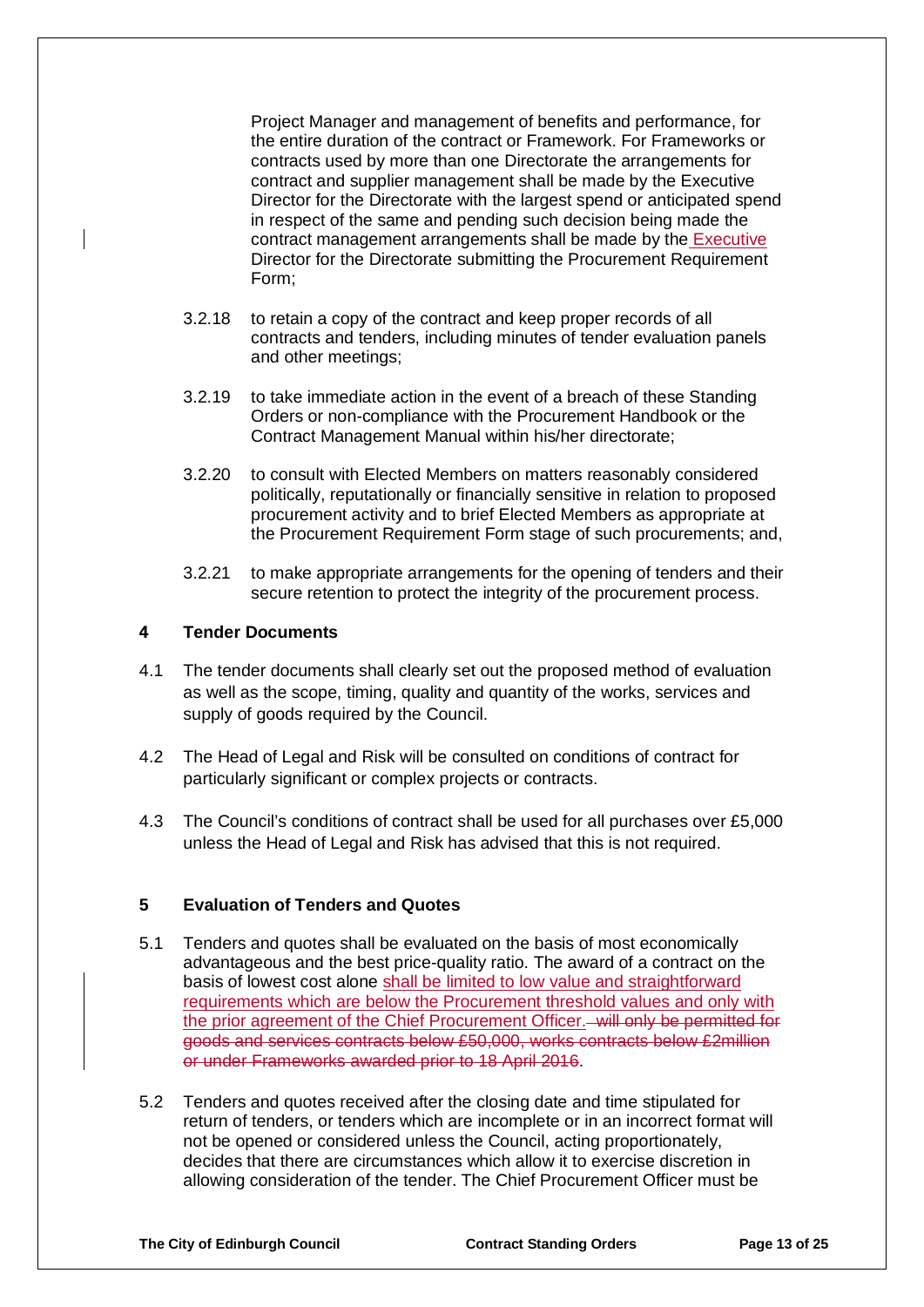consulted if tenders which are submitted late, incomplete or in an incorrect format are to be evaluated.

- 5.3 Tenders shall be evaluated by a tender evaluation panel which should comprise officers having sufficient knowledge and technical ability to enable them to evaluate detailed tenders appropriately. The evaluation process shall follow any guidance issued by the Chief Procurement Officer and be fully and appropriately documented.
- 5.4 Where a proposed purchase or tender involves the use, adoption or purchase of any form of Information and Communications Technology (ICT) device or digital service, software or hardware then the approval of the Council's Digital Services must be sought at the Procurement Requirement Form stage and any purchase for any value (including those for nil value) must be undertaken in collaboration and with the approval of the Council's Digital Services. The Council's existing Strategic ICT and Transformation contract should be used for any Council requirements unless it is unsuitable or will not provide Best Value.

#### **6 Acceptance and Award of Contracts**

6.1 Following the conclusion of the procedure for awarding contracts set out in these Standing Orders and, where applicable, the expiry of the mandatory standstill period, the resulting contract between the Council and successful tenderer shall follow the approval process detailed in the Schedule. The signing of the contract document or letter of acceptance shall be in accordance with the Scheme of Delegation.

#### **7 Eligibility to tender and termination, variation or suspension of a contract**

- 7.1 The relevant Executive Director, having due regard to legal advice from the Head of Legal and Risk, may treat a potential tenderer as ineligible to tender where there are reasonable grounds to conclude that the contractor or potential tenderer:
	- 7.1.1 has committed an act of grave misconduct in the course of their business or profession; or,
	- 7.1.2 has shown significant or persistent deficiencies in the performance of a substantive requirement under a prior public contract which led to early termination of that prior contract, damages or other comparable sanctions, subject to consideration by the Council of any measures taken to demonstrate reliability; or,
	- 7.1.3 falls within one or more of the other grounds set out in the 2015 Regulations; or,
	- 7.1.4 has compiled, used, sold or supplied a prohibited list which:
		- i. contained details of persons who are or have been members of trade unions or persons who are taking part or have taken part in the activities of trade unions, and,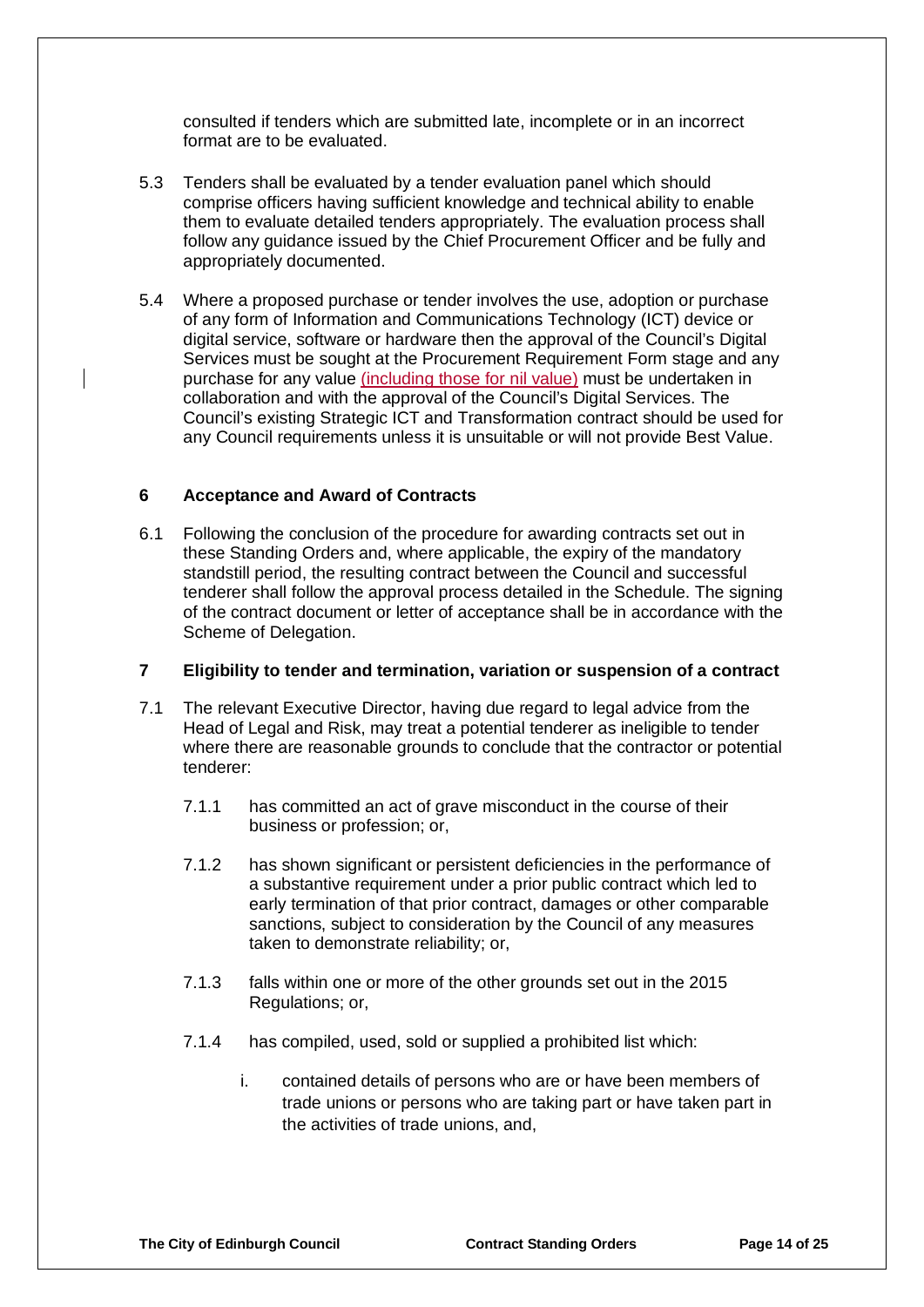- ii. was compiled with a view to being used by employers or employment agencies for the purposes of discrimination in relation to recruitment or in relation to the treatment of workers, within the meaning of the Employment Relations Act of 1999 (Blacklists) Regulations 2010.
- 7.2 The relevant Executive Director may terminate, suspend or vary a contract, in accordance with the express or implied terms of the contract and may also take such further action with regard to any contract as the Council is legally entitled to take.
- 7.3 The relevant Executive Director will notify the Head of Finance and Chief Procurement Officer without delay of any actions taken in accordance with Standing Order 7.1 to 7.2.

#### **8 Electronic Procurement**

8.1 Requests for quotations and invitations to tender shall be issued and/or received by electronic means.

#### **9 Waiver of Contract Standing Orders or Legislative Exemptions**

- 9.1 The requirement to comply with any provision of these Standing Orders may be waived in accordance with the waiver approval process detailed in the Schedule if on considering a written report by an appropriate officer the waiver is considered to be in the Council's best interests having regard to
	- 9.1.1 Best Value;
	- 9.1.2 any potential risk of successful legal challenge;
	- 9.1.3 the principles of transparency, equal treatment, non-discrimination and proportionality; and
	- 9.1.4 any impact upon services users; and,

9.1.5 the Sustainable Procurement Strategy.

- 9.2 A record of the decision approving a waiver must be kept by the relevant Executive Director and a copy of such approved waiver provided to the Chief Procurement Officer who shall where appropriate make an entry in the contract register and any other appropriate register.
- 9.3 Where approval for a waiver of these Standing Orders has not been obtained in advance the reason for this must be contained in the waiver or Committee report.
- 9.4 Where a waiver, committee approval or procedure permitted by this Standing Order 9 allows the direct award of a contract which exceeds £50,000 then a contract award notice must be recorded on the Public Contracts Scotland portal and the relevant Executive Director must notify Commercial and Procurement Services of the details to allow entry on the contract register and any other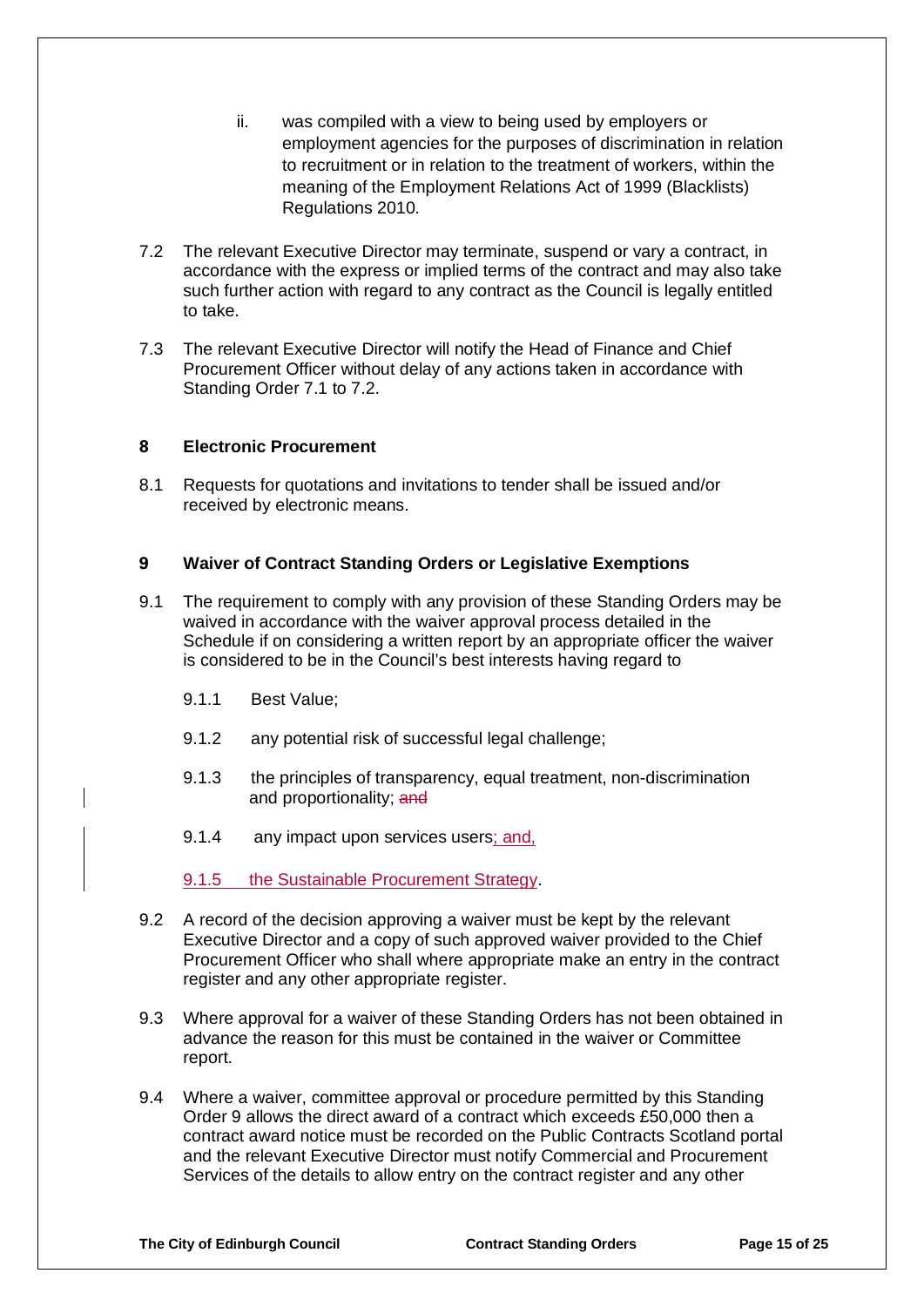appropriate register,

- 9.5 Where these Standing Orders have been waived in accordance with this Standing Order 9 the relevant Executive Director shall put in place a written contract for that requirement without delay, inform the Chief Procurement Officer and ensure appropriate plans are made for tendering the requirement where appropriate.
- 9.6 The requirement to waive these Standing Orders is not required where:
	- 9.6.1 a procedure or specific situation other than the open or restricted procedure is permitted by the 2015 Regulations, 2016 Regulations, the Act, other legislation EU law or relevant case law. In deciding whether the use of another procedure or specific situation is permitted the relevant Head of Service or Executive Director shall seek advice from the Chief Procurement Officer and/or Head of Legal and Risk;
	- 9.6.2 the circumstances of the proposed contract are covered by legislative exemptions, for example certain research and development services;
	- 9.6.3 contracts with another public body for the purposes of ensuring cooperation with the aim of providing public services; or
	- 9.6.4 a tender process or contract negotiations are currently in progress and contact award and contract commencement is anticipated within four months.

#### **10 Contract extensions or variations**

- 10.1 Subject to 10.2, an Executive Director (or where the value or consequent change in price does not exceed £25,000, the relevant Head of Service) may authorise an extension to a contract, or any other variation including a consequent change in price, provided such extension or variation has been provided for in the initial procurement documents which may include price revision clauses or options, is not contrary to the Act, the 2015 or 2016 Regulations or the Council's legal EU obligations.
- 10.2 An Executive Director or Head of Service shall not extend or vary a contract if such extension or variation is not expressly permitted by the contract without seeking advice from the Head of Legal and Risk or the Chief Procurement Officer.
- 10.3 The regulatory EU rules on aggregation of contracts shall apply.

#### **11 Consultants**

- 11.1 Consultants shall only be appointed where the service cannot be provided by Council staff due to a lack of expertise or capacity.
- 11.2 The cost of appointing a Consultant shall be contained within the budget of the service or project for which the Consultant is to be appointed.
- 11.3 Executive Directors shall ensure a clear specification identifying the required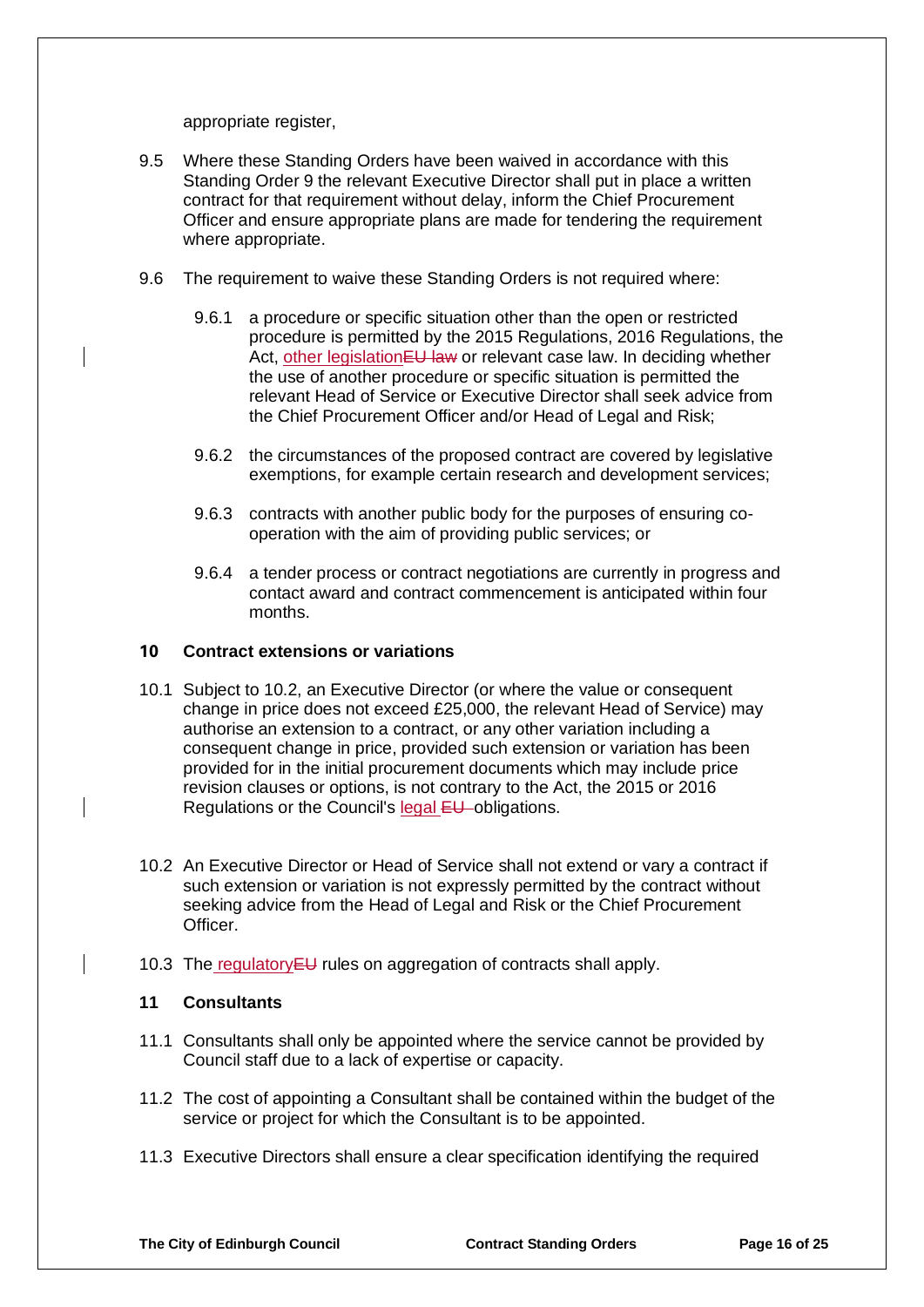outcomes shall be in place at the time of appointing the Consultant.

- 11.4 Executive Directors shall ensure that appropriate monitoring arrangements, such as gateway reviews, are in place prior to a Consultant's appointment in order that payments to the consultant are only made in accordance with the satisfactory achievement of measurable outcomes.
- 11.5 Where a Consultant is to be appointed and the services are:
	- 11.5.1 of a financial nature the Head of Finance must be consulted on the scope and specification of the services prior to appointment.
	- 11.5.2 of a legal nature the Head of Legal and Risk must be consulted on the scope and specification of the services prior to appointment.
	- 11.5.3 of an ICT or Digital Services nature, the Head of Customer and Digital Services must be consulted on the scope and specification of the services prior to appointment.

For all other appointments the relevant Executive Director shall approve the scope and specification where the services (or series of related services) are anticipated to be provided at an aggregate cost of up to £50,000.

- 11.6 Where Consultants are appointed, Executive Directors shall ensure that where appropriate, Council staff fill key project roles and work closely with Consultants to maximise the potential for transfer of skills and knowledge to Council staff**.**
- 11.7 Executive Directors shall maintain up-to-date records on the consultancy spend within their Directorate and shall include consultancy spend as a line in the aAnnual cConsultants' rReport for the Finance and Resources Committee each financial year.
- 11.8 Subject to 11.9 the appointment of a Consultant where the services (or series of related services) are anticipated to be provided at an aggregate cost of £50,000 or more shall follow the approval process detailed in the Schedule.
- 11.9 Further approval shall not be required for services that are essential to the completion of a Pre-Approved Council Project. A Pre-Approved Council Project is a project for which there is:
	- 11.9.1 approved revenue or capital expenditure in accordance with the Council's Financial Regulations; and
	- 11.9.2 for projects that have a Council or appropriate committee report approving the recommendation to commence the project which includes an explicit reference to the requirement for consultants in the delivery of that project.
- 11.10 Committee approval shall not be required for the appointment of a Consultant employed in the delivery of a works contract where the value of that works contract is below the Committee reporting requirements as set out in the Contract Standing Orders for services or works. Any such appointment shall require the prior approval of the relevant Executive Director and the Chief Procurement Officer and details of any such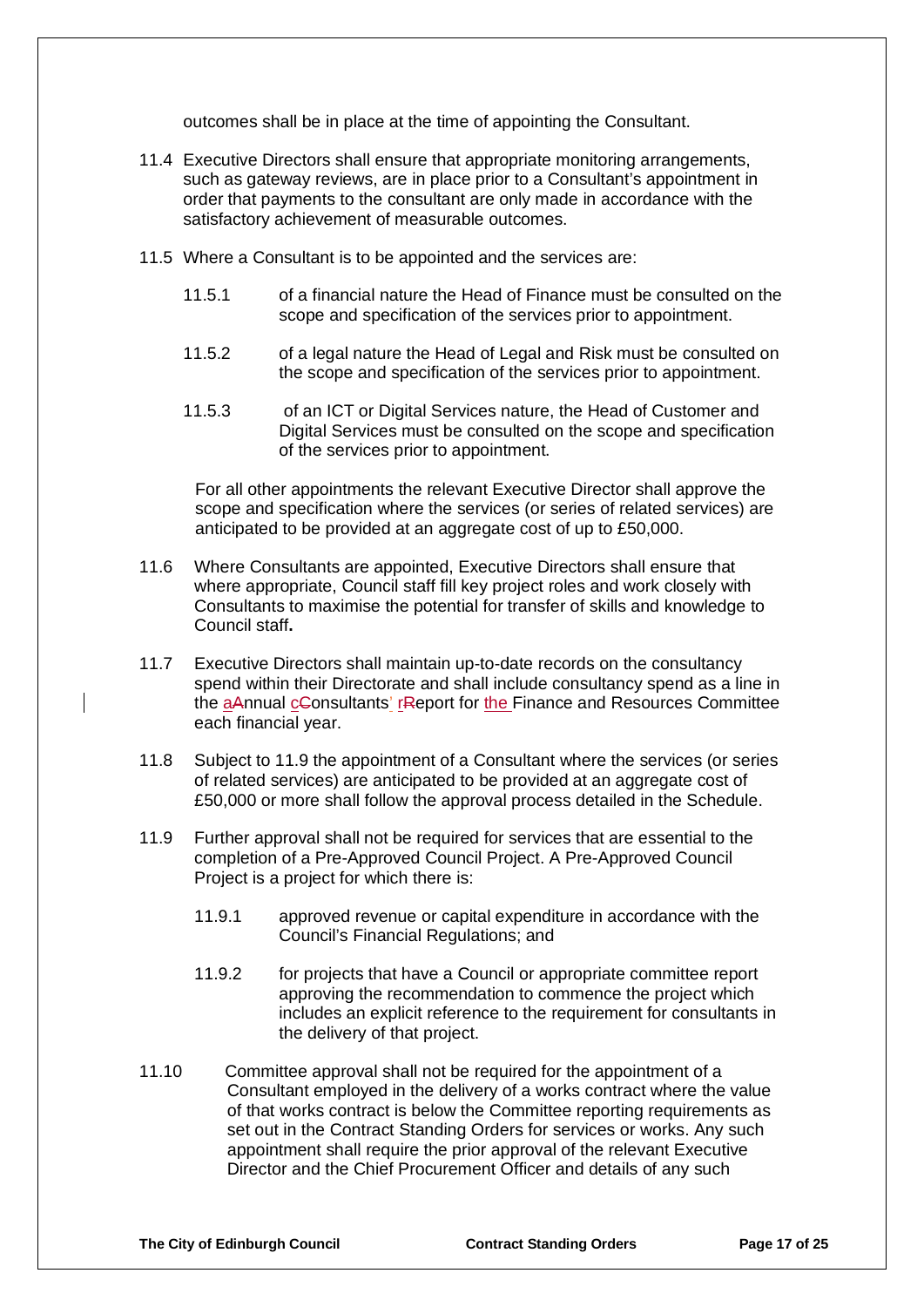appointments shall be included in a regular update report to CLT for noting.

- 11.11 In the event that the requirements of 11.9.2 are not met and the use of a Consultant is required as a matter of urgency the urgency provisions set out in provision 4 of the Council's Committee Terms of Reference and Delegated Functions and the Waiver provisions contained in Contract Standing Order 9 where appropriate should be followed.
- 11.12 An Executive Director shall not appoint a former employee who has been granted early retirement or been given a redundancy or severance package ("former employee") as a consultant unless:
	- 11.12.1 a minimum of 1 year has elapsed since the former employee ceased to be employed by the Council; or,
	- 11.12.2 subject to consultation with the Chief Executive, the Executive Director concerned is satisfied that there is a clear and robust justification for the appointment of the former employee as a consultant.

#### **12 National Frameworks**

- 12.1 In order to purchase without delay from National Frameworks which comply with the relevant procurement legislation such as those put in place by Scotland Excel, Scottish Procurement, Yorkshire Purchasing Organisation (YPO), Crown Commercial Services (CCS)or the East Shires Purchasing Organisation (ESPO) the Council may make use of the Framework subject to reporting the initial adoption of such Frameworks in a six-monthly report to the Finance and Resources Committee.
- 12.2 Individual call-off contacts placed under Council or National Frameworks shall be subject to the approvals thresholds as detailed in the Schedule**.** For the avoidance of doubt, where the value of individual call-offs exceed these thresholds then approval or delegated authority must be sought from the Finance and Resources Committee (or as otherwise required under in these Standing Orders).

#### **13 Review of Standing Orders**

13.1 These Standing Orders will be reviewed at least annually.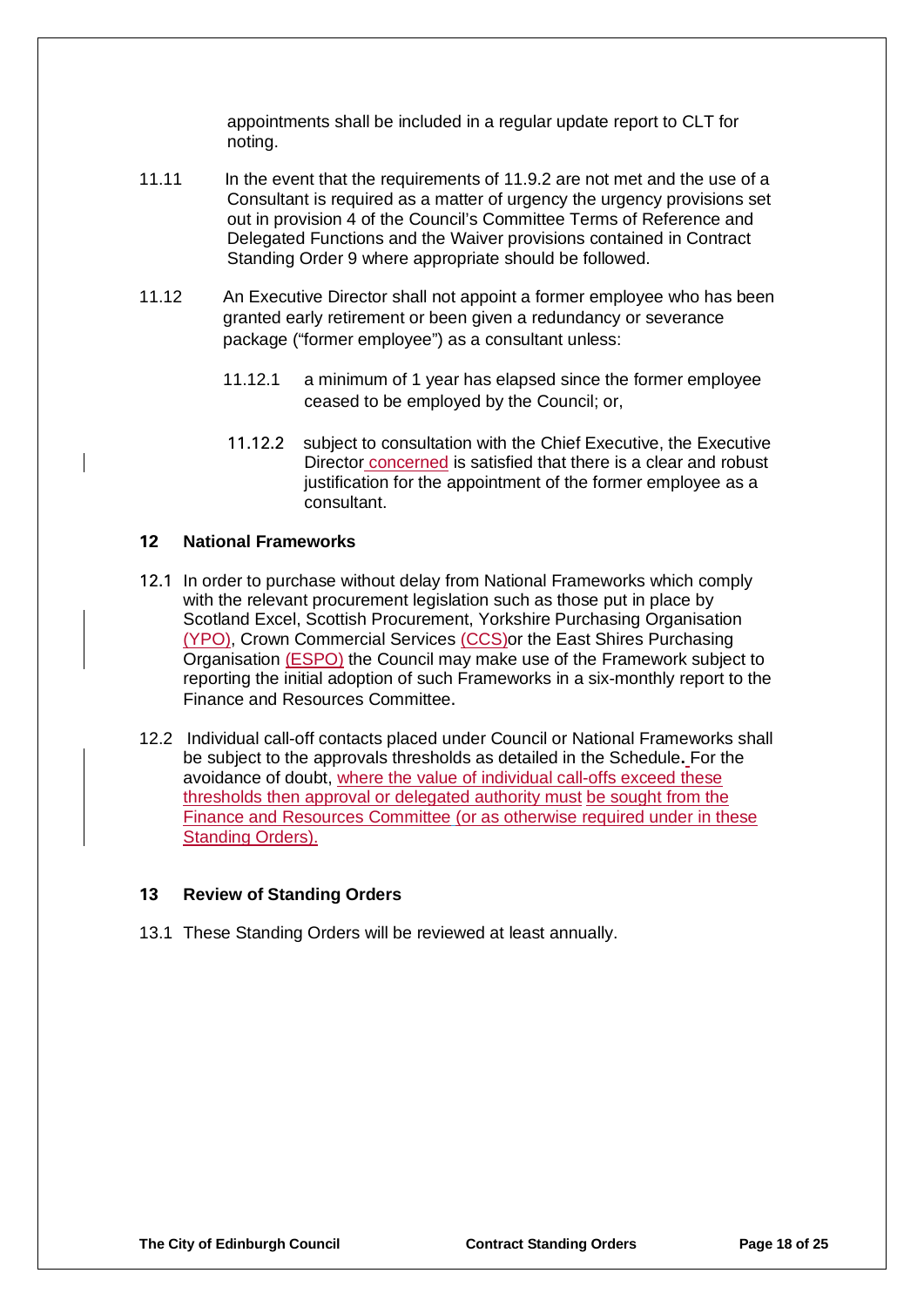#### **Schedule RELEVANT VALUES AND ASSOCIATED TENDERING PROCEDURE**

| <b>Total value for duration of</b><br>contract or purchase<br>(aggregation rules apply)* | <b>Procedure</b>                                                                                                                                                                                                                                                                                                                                                                                                                                                                                                                                                | <b>Approval of contractual</b><br>obligation                                                                                                                                                                                                                                                        | <b>Committee</b><br><b>Approval</b> |
|------------------------------------------------------------------------------------------|-----------------------------------------------------------------------------------------------------------------------------------------------------------------------------------------------------------------------------------------------------------------------------------------------------------------------------------------------------------------------------------------------------------------------------------------------------------------------------------------------------------------------------------------------------------------|-----------------------------------------------------------------------------------------------------------------------------------------------------------------------------------------------------------------------------------------------------------------------------------------------------|-------------------------------------|
| Up to £5,000                                                                             | Use existing local, national, Council framework or call- off<br>contracts or<br>Appropriate choice of provider documenting<br>reasoning and quote or<br>Public Contracts Quick Quote facility.<br>Best Value must be delivered 3 quotes, or 3 price<br>comparisons will be required where possible for all<br>purchases above £3,000                                                                                                                                                                                                                            | Executive Director, Head of<br>Service or such other officer to<br>whom the relevant Executive<br>Director or Head of Service has<br>appropriately delegated their<br>powers to in consultation with<br>Chief Procurement Officer as<br>appropriate**                                               | Not required                        |
| £5,000 to<br>£25,000 (including health or social<br>care services)                       | Use existing local, national, Council framework or call- off<br>contracts or<br>Seek a minimum of 3 quotes using Public Contracts<br>Scotland "Quick Quote" facility or<br>3 written/formal quotations - written description of<br>requirements followed by written / electronic submission of<br>quotes<br>for Social and other Specific Services for Health or Social<br>Care Services:<br>Contracts to be awarded in accordance with the<br>Procurement of Care and Support Services 2016 (Best<br>Practice) and any statutory guidance issued under the Act | Executive Director, Head of<br>Service or such other officer to<br>whom the relevant Executive<br>Director or Head of Service has<br>appropriately delegated their<br>powers to in consultation with<br>Chief Procurement Officer as<br>appropriate, and Head of Legal<br>and Risk as appropriate** | Not required                        |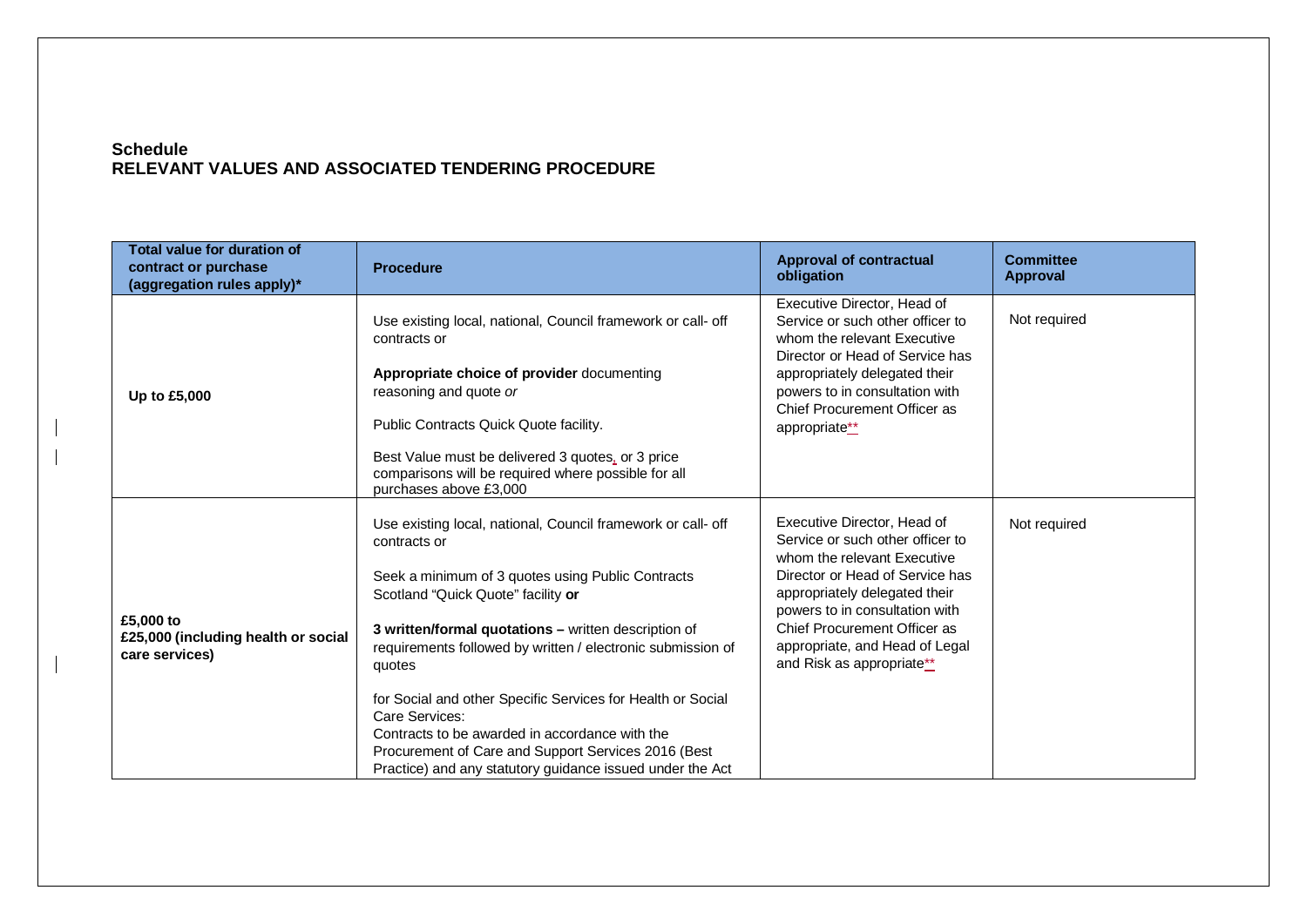| £5,000 up to<br>£50,000 for Consultancy spend**** | Use existing local, national, Council framework or call- off<br>contracts or<br>Seek minimum of 3 quotes using Public Contracts Scotland<br>"Quick Quote" facility up to a value of £50,000<br><b>or</b><br>written/formal quotations - written description of<br>requirements followed by written / electronic submission of<br>quotes up to a value of £50,000 unless otherwise agreed<br>with Chief Procurement Officer<br>or<br>Invitation to tender following public advertisement -<br>Public Contracts Scotland portal and where these are<br>Regulated Procurements comply with the provisions for<br>Regulated procurements as set out in the Act and the 2016<br>Regulations (generally above £50,000) | Executive Director, Head of<br>Service or such other officer to<br>whom the relevant Executive<br>Director or Head of Service has<br>appropriately delegated their<br>powers to in consultation with<br>Chief Procurement Officer and<br>Head of Legal and Risk as<br>appropriate up to £50,000.** | Not required                                                                                                        |
|---------------------------------------------------|------------------------------------------------------------------------------------------------------------------------------------------------------------------------------------------------------------------------------------------------------------------------------------------------------------------------------------------------------------------------------------------------------------------------------------------------------------------------------------------------------------------------------------------------------------------------------------------------------------------------------------------------------------------------------------------------------------------|----------------------------------------------------------------------------------------------------------------------------------------------------------------------------------------------------------------------------------------------------------------------------------------------------|---------------------------------------------------------------------------------------------------------------------|
| £50,000 and above for<br>Consultancy spend****    | Use existing local, national, Council framework or call-off<br>contracts where they comply with the 2015 and 2016<br>Regulations as applicable, or-<br>Invitation to tender following public advertisement -<br>Public Contracts Scotland portal and where these are<br>Regulated Procurements comply with the provisions for<br>Regulated procurements required by the Act and the 2016<br>Regulations<br>OrPublic Contracts Quick Quote facility up to a value of<br>£50,000.                                                                                                                                                                                                                                  | Not applicable subject to **                                                                                                                                                                                                                                                                       | Approval to award sought<br>from Finance and<br>Resources Committee***-or<br>Council where value<br>exceeds £50,000 |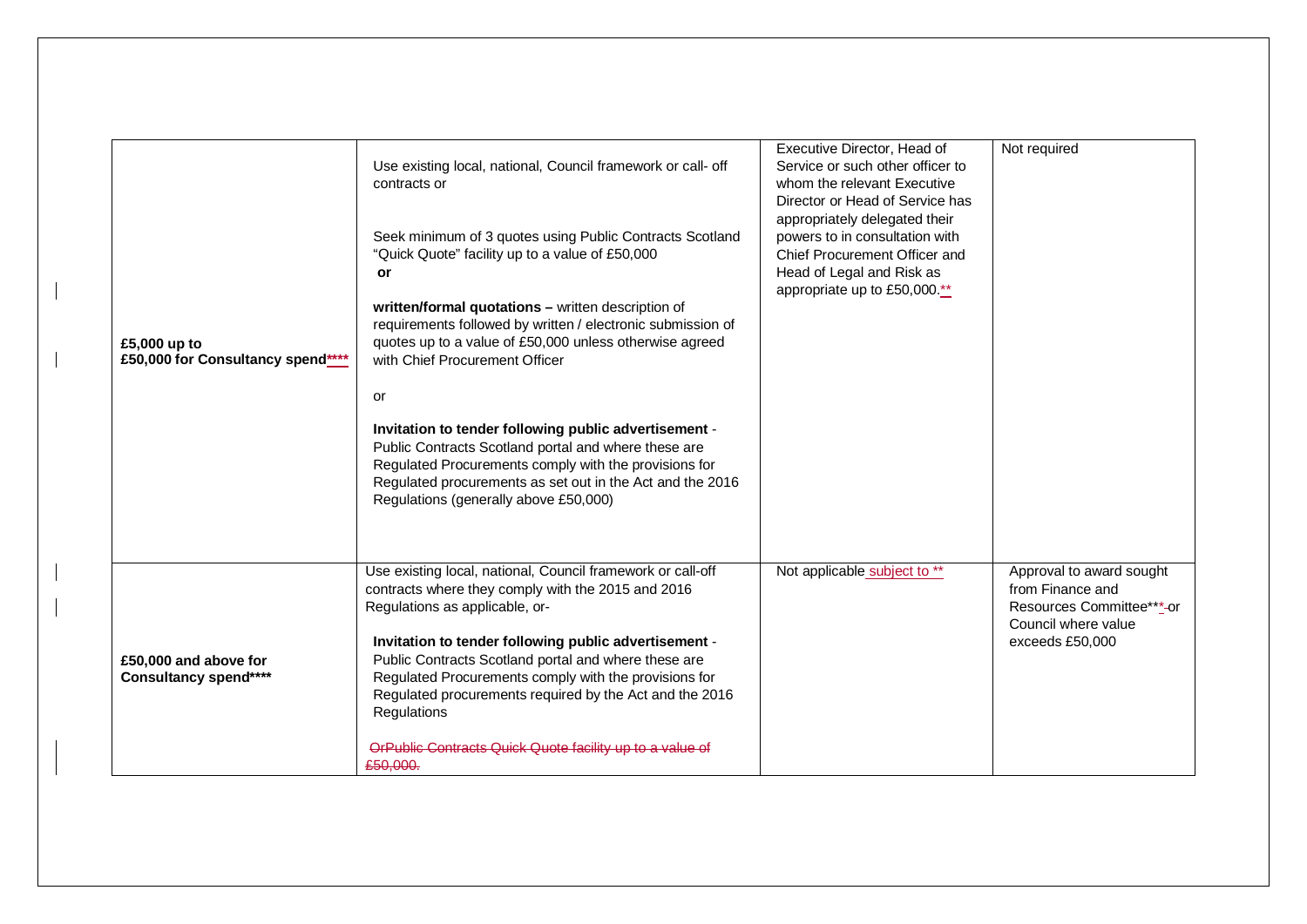| £25,000 and above<br>for services and supplies<br>(including health or social care<br>services) | Where Best Value can be demonstrated use existing local,<br>national, Council framework or call- off contracts where they<br>comply with the 2015 and 2016 Regulations as applicable,<br>-or<br>Invitation to tender following public advertisement -<br>using the Public Contracts Scotland portal and where these<br>are Regulated Procurements comply with the provisions for<br>Regulated procurements required by the Act and the 2016<br>Regulations | Executive Director or Head of<br>Service (where delegated<br>authority has been given)<br>in consultation with Chief<br>Procurement Officer (and<br>Head of Legal and Risk as<br>appropriate) up to £1 million.** | Approval to award sought<br>from Finance and<br>Resources Committee***-or<br>Council where value<br>exceeds £1 million. |
|-------------------------------------------------------------------------------------------------|------------------------------------------------------------------------------------------------------------------------------------------------------------------------------------------------------------------------------------------------------------------------------------------------------------------------------------------------------------------------------------------------------------------------------------------------------------|-------------------------------------------------------------------------------------------------------------------------------------------------------------------------------------------------------------------|-------------------------------------------------------------------------------------------------------------------------|
|                                                                                                 | or<br>Public Contracts Quick Quote facility up to a value of<br>£50,000.                                                                                                                                                                                                                                                                                                                                                                                   |                                                                                                                                                                                                                   |                                                                                                                         |
|                                                                                                 | or<br>for Social and other Specific Services for Health or Social                                                                                                                                                                                                                                                                                                                                                                                          |                                                                                                                                                                                                                   |                                                                                                                         |
|                                                                                                 | Care Services-<br>Contracts below the Procurement EU thresholds to be<br>awarded in accordance with the Procurement of Care and<br>Support Services 2016 (Best Practice) and any statutory<br>guidance issued under the Act,<br>Contracts above the Procurement EU thresholds follow<br>the relevant light touch provisions in the Procurement<br>Regulations                                                                                              |                                                                                                                                                                                                                   |                                                                                                                         |
| £25,000 and above for works                                                                     | Use existing local, national, Council framework or call- off<br>contracts where they comply with the 2015 and 2016<br>Regulations as applicable, or<br>Public Contracts Quick Quote facility up to a value of                                                                                                                                                                                                                                              | Executive Director or Head of<br>Service (where delegated<br>authority has been given)<br>in consultation with Chief<br>Procurement Officer (and                                                                  | Approval to award sought<br>from Finance and<br>Resources Committee**-*or<br>Council where value<br>exceeds £2 million. |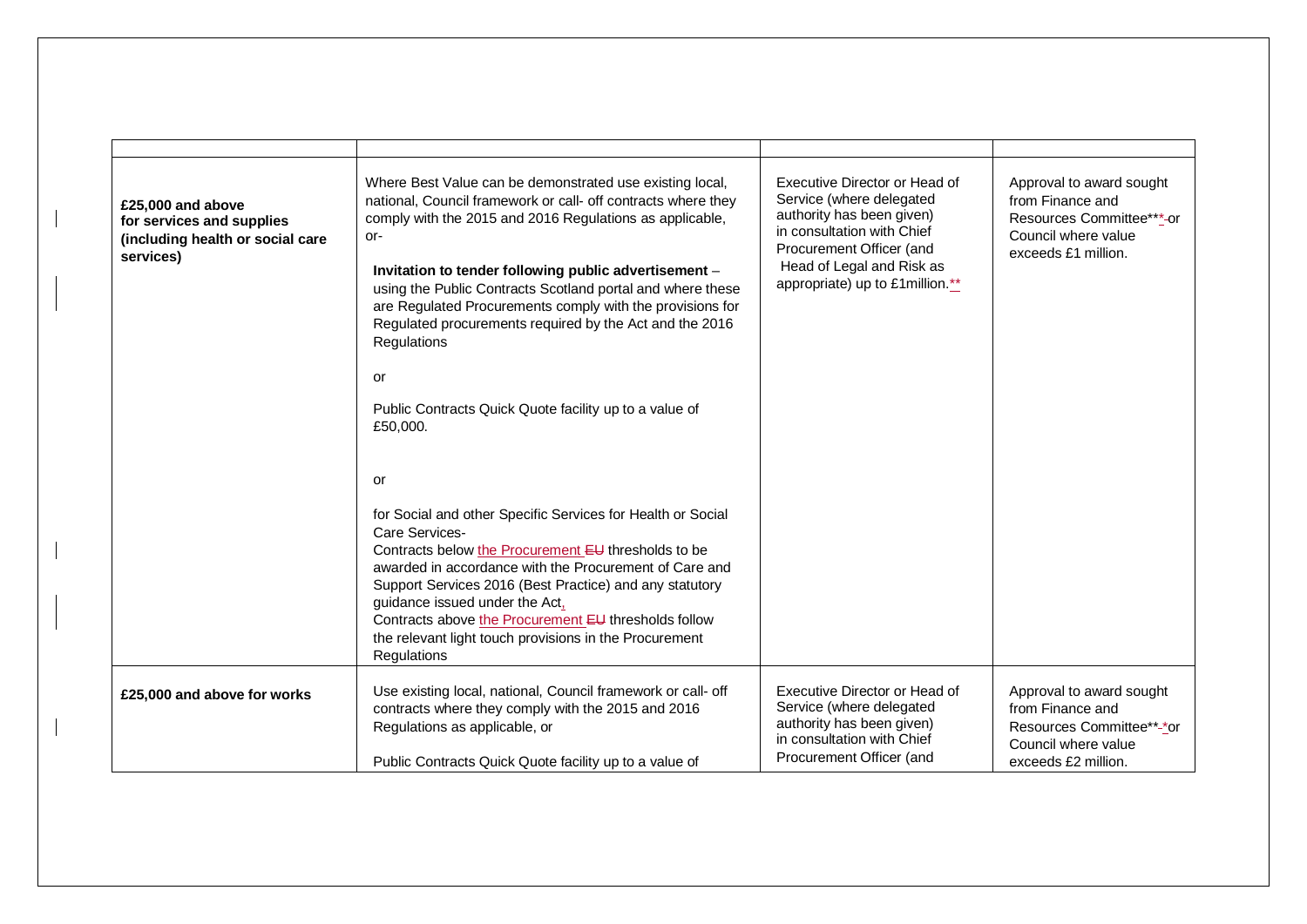|                                                                                                                                                                                                                                      | £2million, or-<br>Invitation to tender following public advertisement -<br>Public Contracts Scotland portal and where these are<br>Regulated Procurements comply with the provisions for<br>Regulated procurements as set out in the Act and the 2016<br>Regulations | Head of Legal and Risk as<br>appropriate) up to<br>£500,000.<br>Executive Director approval in<br>consultation and Chief<br>Procurement Officer (and Head<br>of Legal and Risk as<br>appropriate), between<br>£500,000 and £2million.                                                                                                                                                              |                                                                                                                         |
|--------------------------------------------------------------------------------------------------------------------------------------------------------------------------------------------------------------------------------------|----------------------------------------------------------------------------------------------------------------------------------------------------------------------------------------------------------------------------------------------------------------------|----------------------------------------------------------------------------------------------------------------------------------------------------------------------------------------------------------------------------------------------------------------------------------------------------------------------------------------------------------------------------------------------------|-------------------------------------------------------------------------------------------------------------------------|
| Above £50,000 for individual call<br>off-contracts for services and<br>supplies placed placed under<br>National Frameworks subject to<br>compliance with the relevant<br>procurement legislation<br>(excluding consultancy services) | In accordance with the call-off provisions specified for that<br>National Framework.                                                                                                                                                                                 | Executive Director or Head of<br>Service (where delegated<br>authority has been given)<br>in consultation with Chief<br>Procurement Officer (and<br>Head of Legal and Risk as<br>appropriate) up to £1million**.                                                                                                                                                                                   | Approval to award sought<br>from Finance and<br>Resources Committee*** or<br>Council where value<br>exceeds £1 million. |
| Above £50,000 for individual call<br>off-contracts for works placed<br>under National Frameworks<br>subject to compliance with the<br>relevant procurement legislation<br>(excluding consultancy services)                           | In accordance with the call-off provisions specified for that<br>National Framework.                                                                                                                                                                                 | Executive Director or Head of<br>Service (where delegated<br>authority has been given)<br>in consultation with Chief<br>Procurement Officer (and<br>Head of Legal and Risk as<br>appropriate) up to<br>£500,000**.<br>Executive Director approval in<br>consultation with the Chief<br>Procurement Officer (and Head<br>of Legal and Risk as<br>appropriate), between £500,000<br>and £2million**. | Approval to award sought<br>from Finance and<br>Resources Committee*** or<br>Council where value<br>exceeds £2 million. |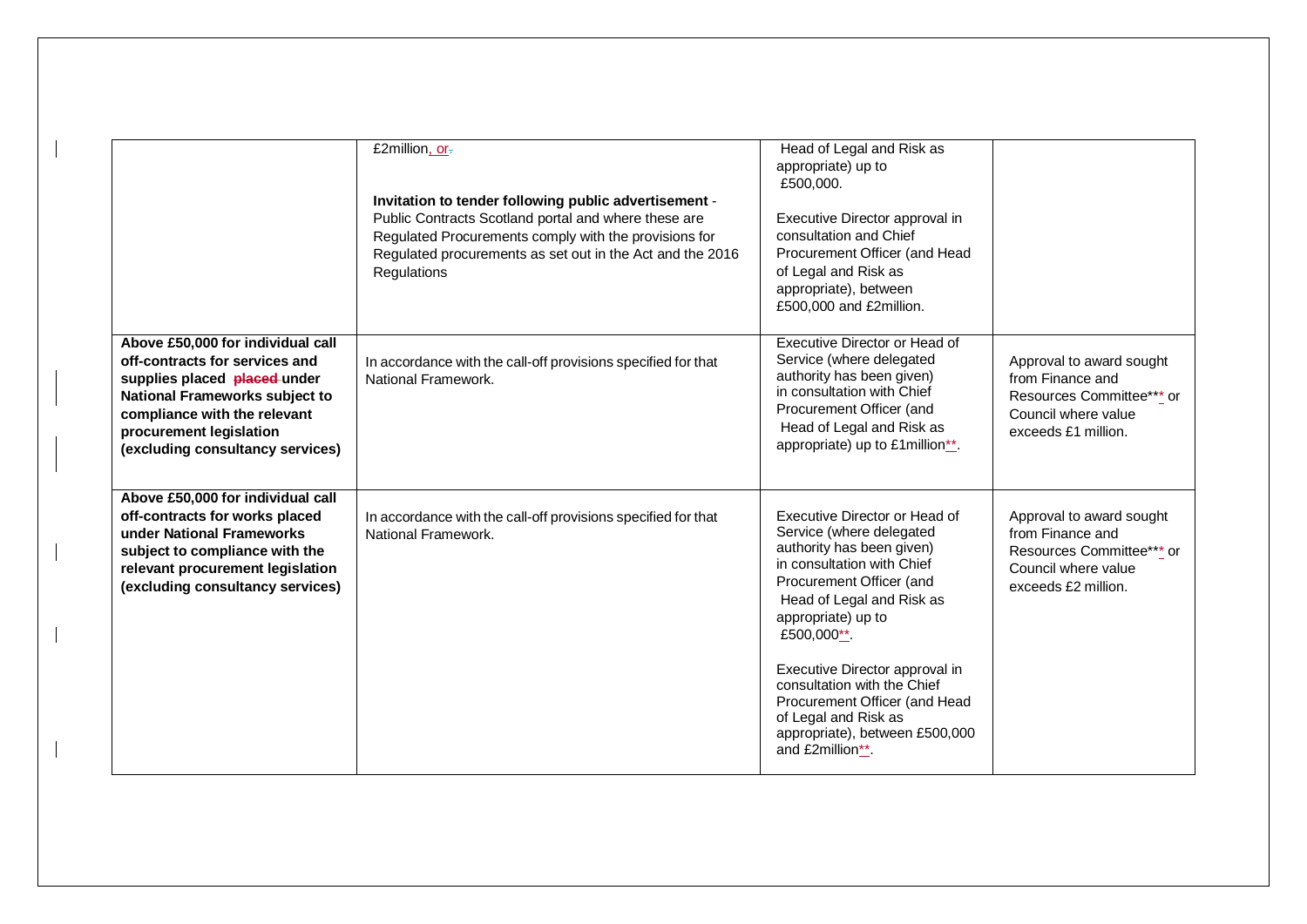| Above the Procurement EU<br>Threshold for concession<br>contracts | Publication of a Concession Notice in the relevant register<br><b>OJEU</b> and compliance with the requirements of the<br>Concession Contracts (Scotland) Regulations 2016 | Executive Director approval in<br>consultation with the Chief<br>Procurement Officer (and Head<br>of Legal and Risk) as<br>appropriate) up to £5million | Approval to award sought<br>from Finance and<br><b>Resources Committee***</b><br>or Council where the<br>value exceeds £5 million |
|-------------------------------------------------------------------|----------------------------------------------------------------------------------------------------------------------------------------------------------------------------|---------------------------------------------------------------------------------------------------------------------------------------------------------|-----------------------------------------------------------------------------------------------------------------------------------|
|-------------------------------------------------------------------|----------------------------------------------------------------------------------------------------------------------------------------------------------------------------|---------------------------------------------------------------------------------------------------------------------------------------------------------|-----------------------------------------------------------------------------------------------------------------------------------|

\* the estimated value of the contract is the value of the total consideration (not including VAT) which the Council expects to be payable under or by virtue of the contract. Contracts must not be artificially disaggregated.

\*\* The purchase (even for nil value) of any form of ICT device or digital service, software or hardware shall require the approval of the Council's Digital Services, in accordance with the provisions of the foregoing Standing Orders

\*\*\* Contracts for Lothian Pension Fund shall be subject to the approval of the Pensions Committee.

\*\*\*\*\* The provisions of 11.9 Consultants shall apply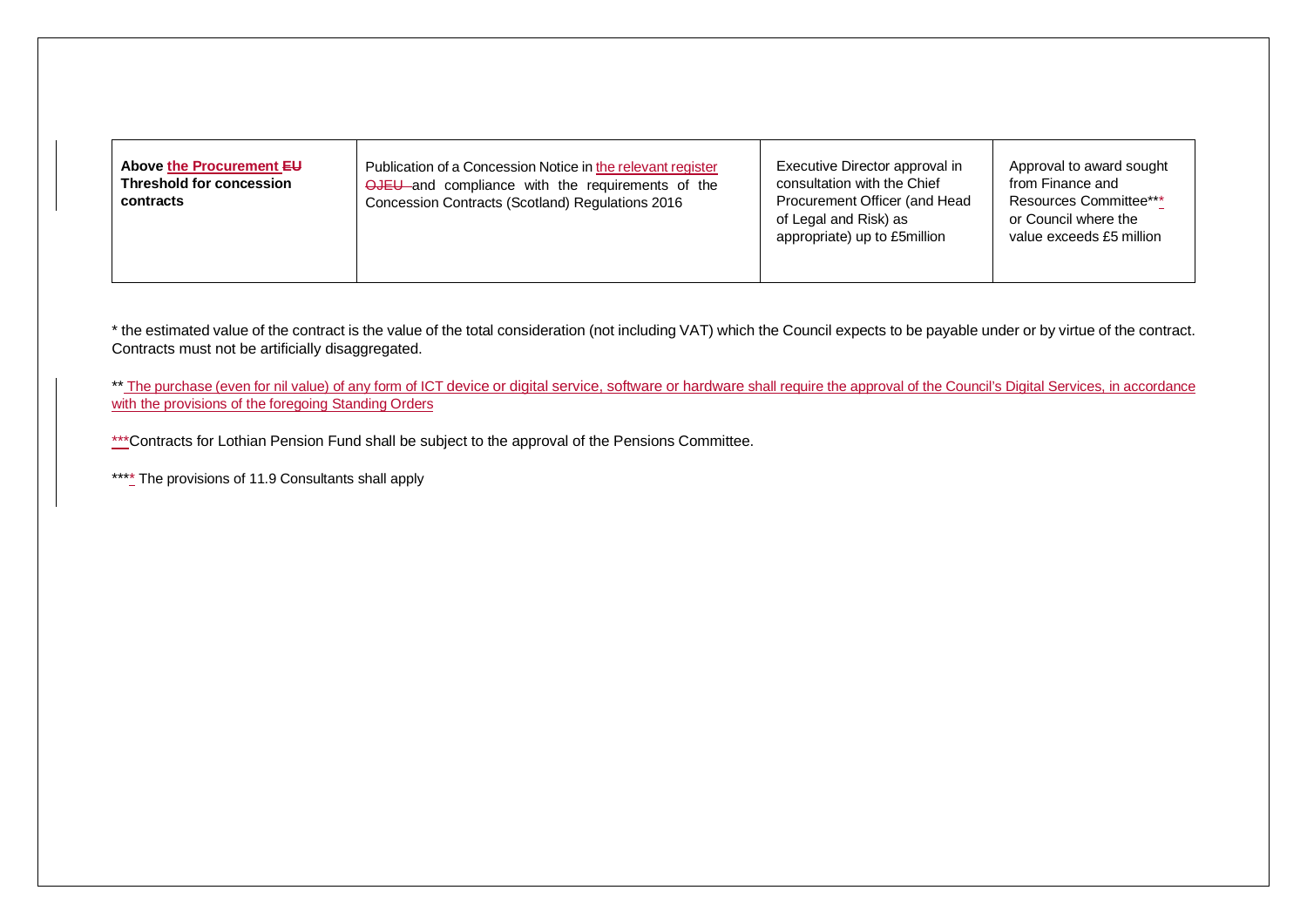| Total value for duration of Waiver (aggregation rules apply)*                   | <b>Approval of waiver</b>                                                                                                                                                                    | <b>Committee</b><br><b>Approval</b>                                                                                               |
|---------------------------------------------------------------------------------|----------------------------------------------------------------------------------------------------------------------------------------------------------------------------------------------|-----------------------------------------------------------------------------------------------------------------------------------|
| Up to £5,000                                                                    | Not required**                                                                                                                                                                               | Not required                                                                                                                      |
| Above £5,000 to £50,000                                                         | The relevant Executive Director or Head<br>of Service to whom the relevant<br>Executive Director has appropriately<br>delegated their powers to and the Chief<br>Procurement Officer **      | Not required                                                                                                                      |
| Above £50,000 - £250,000 (£5,000 - £50,000 in the case of consultancy<br>spend) | The relevant Executive Director, and the<br>Executive Director of Resources (or the<br>Chief Executive where the relevant<br>Executive Director is the Executive<br>Director of Resources)** | Not required                                                                                                                      |
| Above £250,000 (above £50,000 in the case of consultancy spend)****             | $* *$                                                                                                                                                                                        | Approval to waive sought from<br>Finance and Resources Committee***<br>or Council as the Chief Executive<br>considers appropriate |

#### **WAIVER APPROVAL PROCEDURE**

\* the estimated value of the contract is the value of the total consideration (not including VAT) which the Council expects to be payable under or by virtue of the contract. Contracts must not be artificially disaggregated.

\*\* The purchase (even for nil value) of any form of ICT device or digital service, software or hardware shall require the approval of the Council's Digital Services, in accordance with the provisions of the foregoing Standing Orders<sup>\*\*</sup>

\*\*\*Contracts for Lothian Pension Fund shall be subject to the approval of the Pensions Committee.

\*\*\*\* The provisions of 11.9 of the foregoing Standing Orders (Consultants) shall apply